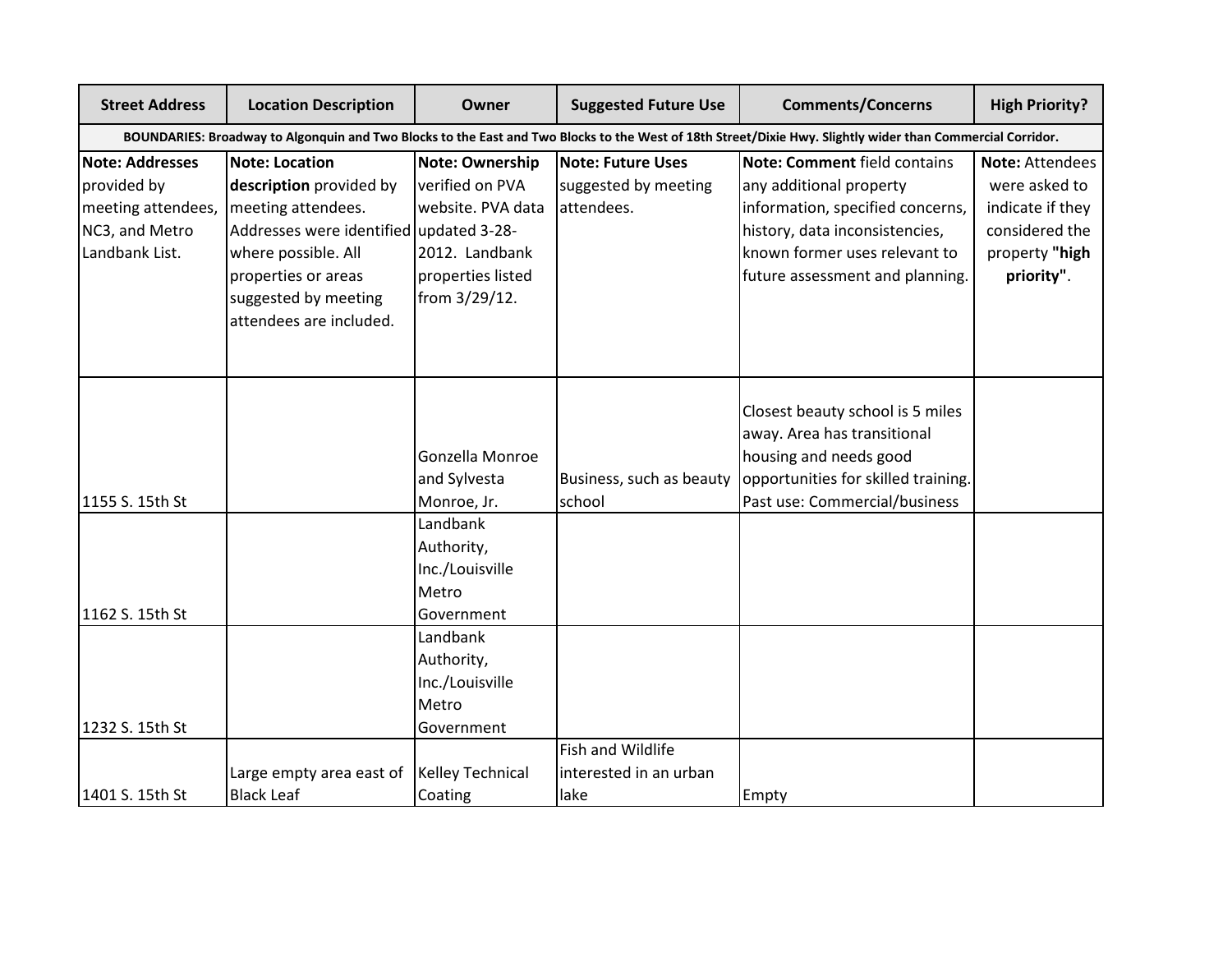| <b>Street Address</b> | <b>Location Description</b>                                                                                                                                | Owner           | <b>Suggested Future Use</b> | <b>Comments/Concerns</b>          | <b>High Priority?</b> |  |  |  |
|-----------------------|------------------------------------------------------------------------------------------------------------------------------------------------------------|-----------------|-----------------------------|-----------------------------------|-----------------------|--|--|--|
|                       | BOUNDARIES: Broadway to Algonquin and Two Blocks to the East and Two Blocks to the West of 18th Street/Dixie Hwy. Slightly wider than Commercial Corridor. |                 |                             |                                   |                       |  |  |  |
|                       |                                                                                                                                                            | Landbank        |                             |                                   |                       |  |  |  |
|                       |                                                                                                                                                            | Authority,      |                             |                                   |                       |  |  |  |
|                       |                                                                                                                                                            | Inc./Louisville |                             |                                   |                       |  |  |  |
|                       |                                                                                                                                                            | Metro           |                             |                                   |                       |  |  |  |
| 739 S. 17th St        |                                                                                                                                                            | Government      |                             |                                   |                       |  |  |  |
|                       |                                                                                                                                                            | Landbank        |                             |                                   |                       |  |  |  |
|                       |                                                                                                                                                            | Authority,      |                             |                                   |                       |  |  |  |
|                       |                                                                                                                                                            | Inc./Louisville |                             |                                   |                       |  |  |  |
|                       |                                                                                                                                                            | Metro           |                             |                                   |                       |  |  |  |
| 911 S. 17th St        |                                                                                                                                                            | Government      |                             |                                   |                       |  |  |  |
|                       |                                                                                                                                                            | Landbank        |                             |                                   |                       |  |  |  |
|                       |                                                                                                                                                            | Authority,      |                             |                                   |                       |  |  |  |
|                       |                                                                                                                                                            | Inc./Louisville |                             |                                   |                       |  |  |  |
|                       |                                                                                                                                                            | Metro           |                             | This is listed by PVA with 911 S. |                       |  |  |  |
| 913 S. 17th St        |                                                                                                                                                            | Government      |                             | 17th St                           |                       |  |  |  |
|                       |                                                                                                                                                            | Landbank        |                             |                                   |                       |  |  |  |
|                       |                                                                                                                                                            | Authority,      |                             |                                   |                       |  |  |  |
|                       |                                                                                                                                                            | Inc./Louisville |                             |                                   |                       |  |  |  |
|                       |                                                                                                                                                            | Metro           |                             |                                   |                       |  |  |  |
| 1240 S. 17th St       |                                                                                                                                                            | Government      |                             |                                   |                       |  |  |  |
|                       |                                                                                                                                                            | Landbank        |                             |                                   |                       |  |  |  |
|                       |                                                                                                                                                            | Authority,      |                             |                                   |                       |  |  |  |
|                       |                                                                                                                                                            | Inc./Louisville |                             |                                   |                       |  |  |  |
|                       |                                                                                                                                                            | Metro           |                             |                                   |                       |  |  |  |
| 1304 S. 17th St       |                                                                                                                                                            | Government      |                             |                                   |                       |  |  |  |
| 1010 Salem Ave        | Vacant lot                                                                                                                                                 | Rosa H. Ray     |                             | NC3 Identified                    |                       |  |  |  |
|                       |                                                                                                                                                            | Lucy Hardison   |                             |                                   |                       |  |  |  |
| 1014 Salem Ave        | Vacant lot                                                                                                                                                 | Cooper          |                             | NC3 Identified                    |                       |  |  |  |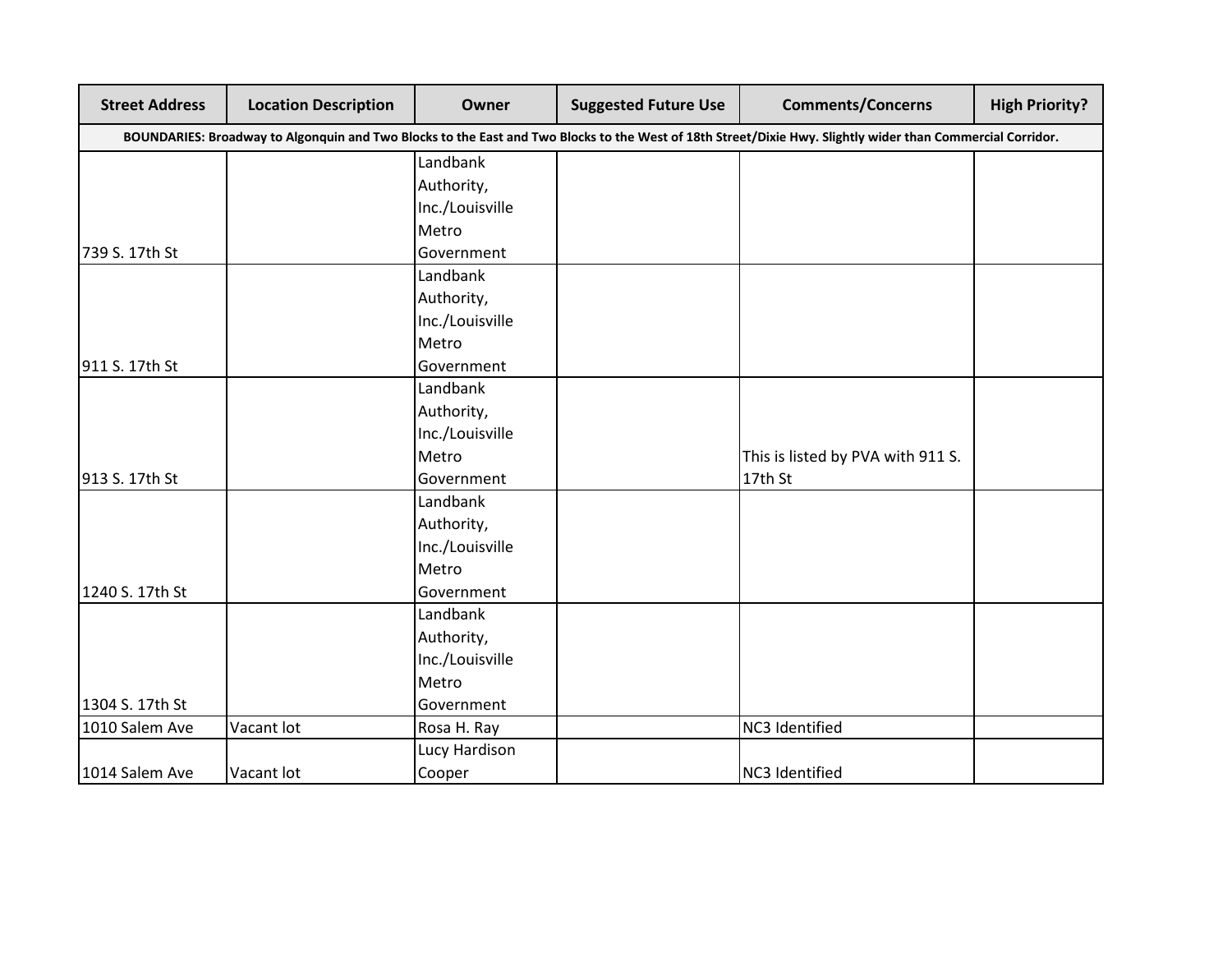| <b>Street Address</b> | <b>Location Description</b>                                                                                                                                | Owner                                                     | <b>Suggested Future Use</b> | <b>Comments/Concerns</b>                                                                                                                                                                               | <b>High Priority?</b> |  |  |  |
|-----------------------|------------------------------------------------------------------------------------------------------------------------------------------------------------|-----------------------------------------------------------|-----------------------------|--------------------------------------------------------------------------------------------------------------------------------------------------------------------------------------------------------|-----------------------|--|--|--|
|                       | BOUNDARIES: Broadway to Algonquin and Two Blocks to the East and Two Blocks to the West of 18th Street/Dixie Hwy. Slightly wider than Commercial Corridor. |                                                           |                             |                                                                                                                                                                                                        |                       |  |  |  |
| 1041 Salem Ave        | Vacant lot                                                                                                                                                 | Louisville/Jefferson<br><b>County Metro</b><br>Government |                             | NC3 Identified                                                                                                                                                                                         |                       |  |  |  |
|                       |                                                                                                                                                            |                                                           |                             |                                                                                                                                                                                                        |                       |  |  |  |
| 914 Dixie Hwy         | Vacant Structure                                                                                                                                           | Peggy Wooldridge<br>and Donald Erler                      |                             | NC3 Identified                                                                                                                                                                                         |                       |  |  |  |
| 916 Dixie Hwy         | Vacant Structure                                                                                                                                           | Peggy M.<br>Wooldridge and<br>Donald R. Erler             |                             | NC3 Identified                                                                                                                                                                                         |                       |  |  |  |
| 931 S. 18th St        | Shorty's                                                                                                                                                   | JTS Enterprise, LLC                                       |                             | Concern about leaks from<br>underground storage tanks into<br>surrounding properties,<br>especially into the California<br>Leisure Open Space Park. UST<br>Data Tanks tested in 2004 pipes<br>in 2009. |                       |  |  |  |
| 932 Dixie Hwy         | Vacant lot                                                                                                                                                 |                                                           |                             | NC3 Identified. In PVA, entering<br>this address yields 926 Dixie<br>Hwy, which is owned by<br>Alhamdan Hakiem                                                                                         |                       |  |  |  |
| 938 Dixie Hwy         | Vacant lot                                                                                                                                                 | Robin and Sidney<br>Coy                                   |                             | NC3 Identified                                                                                                                                                                                         |                       |  |  |  |
| 949 Dixie Hwy         | Vacant lot                                                                                                                                                 | <b>Cingular Real</b><br>Estate of Georgia,<br><b>LLC</b>  |                             | NC3 Identified                                                                                                                                                                                         |                       |  |  |  |
| 951 Dixie Hwy         | Vacant lot                                                                                                                                                 | Cingular Real<br>Estate of Georgia,<br><b>LLC</b>         |                             | NC3 Identified                                                                                                                                                                                         |                       |  |  |  |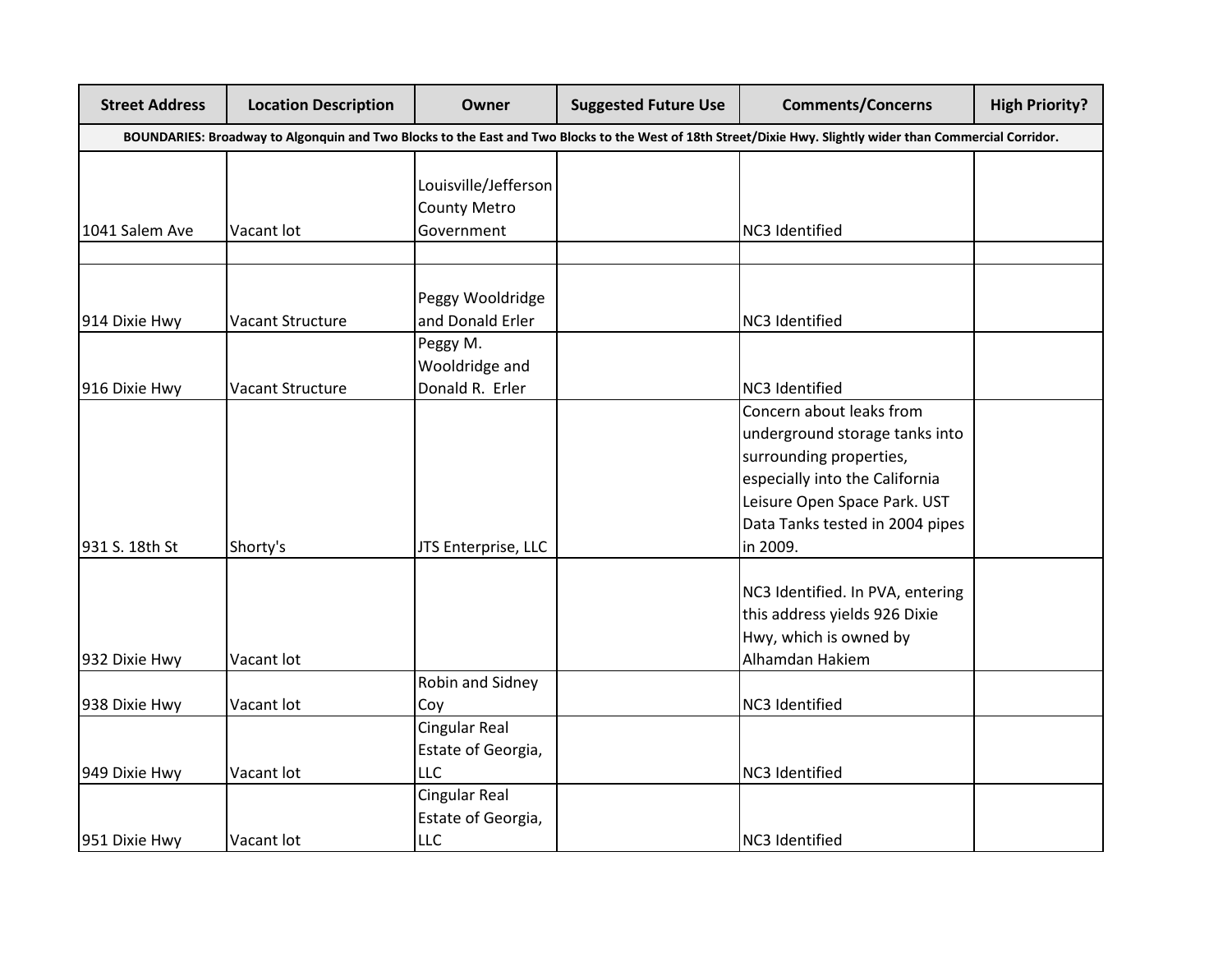| <b>Street Address</b>                                                                                                                                      | <b>Location Description</b>           | Owner                                                     | <b>Suggested Future Use</b> | <b>Comments/Concerns</b>                                                                                                                                             | <b>High Priority?</b> |  |
|------------------------------------------------------------------------------------------------------------------------------------------------------------|---------------------------------------|-----------------------------------------------------------|-----------------------------|----------------------------------------------------------------------------------------------------------------------------------------------------------------------|-----------------------|--|
| BOUNDARIES: Broadway to Algonquin and Two Blocks to the East and Two Blocks to the West of 18th Street/Dixie Hwy. Slightly wider than Commercial Corridor. |                                       |                                                           |                             |                                                                                                                                                                      |                       |  |
| 953 Dixie Hwy                                                                                                                                              | Vacant lot                            | Louisville/Jefferson<br><b>County Metro</b><br>Government |                             | NC3 Identified                                                                                                                                                       |                       |  |
| 955 Dixie Hwy                                                                                                                                              | Vacant lot                            | Louisville/Jefferson<br><b>County Metro</b><br>Government |                             | NC3 Identified                                                                                                                                                       |                       |  |
| 957 Dixie Hwy                                                                                                                                              | California Leisure Open<br>Space Park | Louisville/Jefferson<br><b>County Metro</b><br>Government | Garden                      | NC3 Identified. Worried about<br>leaks from Shorty's. Can the soil<br>be tested for petroleum using<br>Brownfields' funds? Any health<br>issues with the AT&T tower? | Yes                   |  |
| 959 Dixie Hwy                                                                                                                                              | Vacant lot                            | Louisville/Jefferson<br><b>County Metro</b><br>Government |                             | NC3 Identified                                                                                                                                                       |                       |  |
| 961 Dixie Hwy                                                                                                                                              | Vacant lot                            | Louisville/Jefferson<br><b>County Metro</b><br>Government |                             | NC3 Identified                                                                                                                                                       |                       |  |
| 963 Dixie Hwy                                                                                                                                              | Vacant lot                            | Louisville/Jefferson<br><b>County Metro</b><br>Government |                             | NC3 Identified                                                                                                                                                       |                       |  |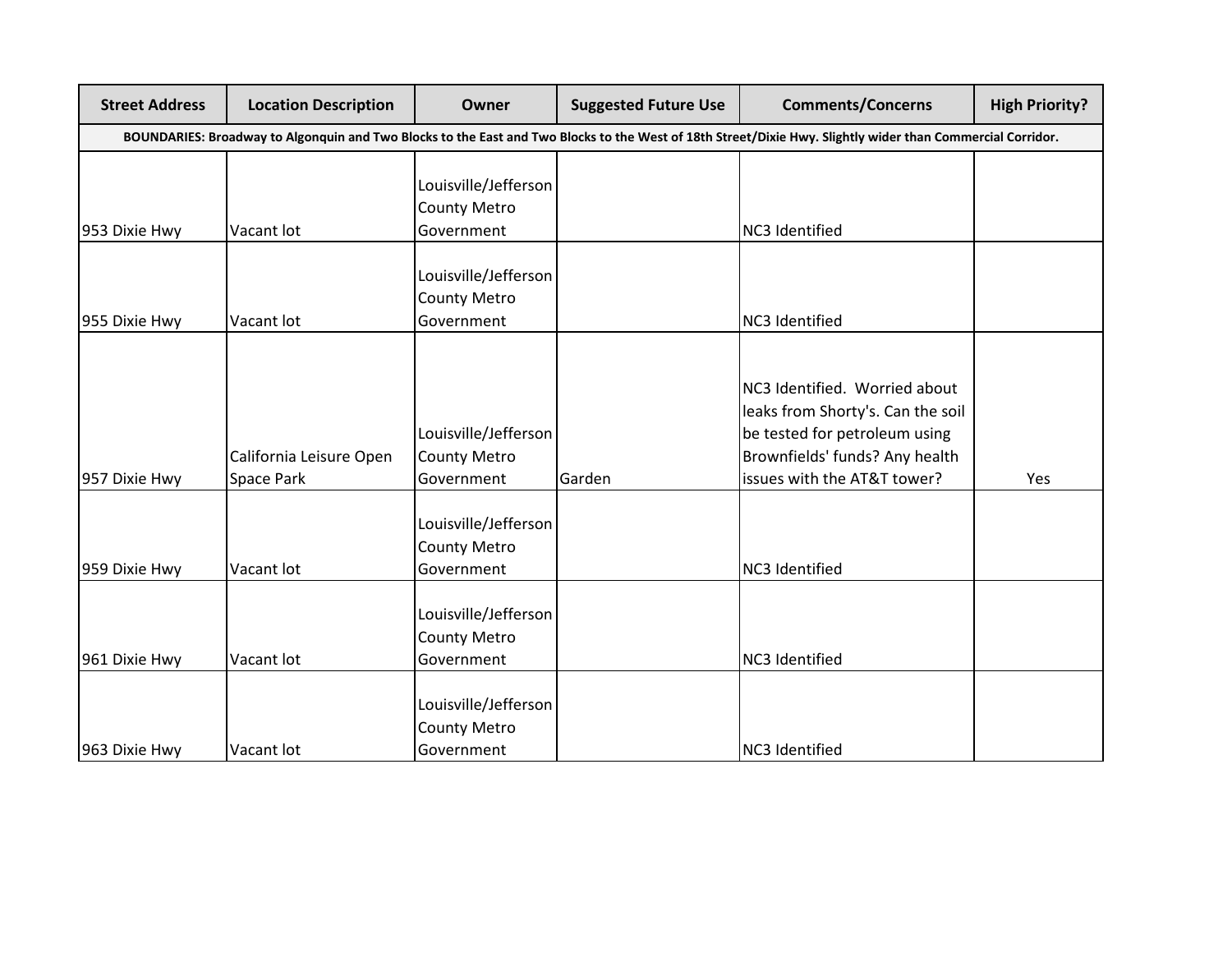| <b>Street Address</b> | <b>Location Description</b>                                | Owner                                                            | <b>Suggested Future Use</b> | <b>Comments/Concerns</b>                                                                                                                                                   | <b>High Priority?</b> |
|-----------------------|------------------------------------------------------------|------------------------------------------------------------------|-----------------------------|----------------------------------------------------------------------------------------------------------------------------------------------------------------------------|-----------------------|
|                       |                                                            |                                                                  |                             | BOUNDARIES: Broadway to Algonquin and Two Blocks to the East and Two Blocks to the West of 18th Street/Dixie Hwy. Slightly wider than Commercial Corridor.                 |                       |
| 965 Dixie Hwy         | California Leisure Open<br>Space Park                      | Louisville/Jefferson<br><b>County Metro</b><br>Government        | Garden                      | NC3 Identified.<br>Worried<br>about leaks from Shorty's. Can<br>the soil be tested for petroleum<br>using Brownfields' funds? Any<br>health issues with the AT&T<br>tower? | Yes                   |
| 1000 Dixie Hwy        | Southwest corner of W.<br>Kentucky St and Dixie<br>Hwy     | St. Stephen Baptist Art Center (has a<br>Church, Inc.            | storefront)                 | Building is vacant or possibly<br>used as storage; the property is<br>underutilized and unattractive                                                                       |                       |
| 1001 S. 18th St       | S. 18th St and W.<br>Kentucky St (east side);<br>empty lot | Louisville Metro<br><b>Housing Authority</b>                     | Outside Art Gallery         | NC3 Identified                                                                                                                                                             |                       |
|                       |                                                            | Landbank<br>Authority,<br>Inc./Louisville<br>Metro               |                             |                                                                                                                                                                            |                       |
| 1007 Dixie Hwy        | Vacant lot                                                 | Government<br>Landbank<br>Authority,<br>Inc./Louisville<br>Metro |                             | NC3 Identified                                                                                                                                                             |                       |
| 1009 Dixie Hwy        | Vacant lot                                                 | Government<br>Landbank<br>Authority,<br>Inc./Louisville<br>Metro |                             | NC3 Identified                                                                                                                                                             |                       |
| 1011 Dixie Hwy        | Vacant lot                                                 | Government                                                       |                             | NC3 Identified                                                                                                                                                             |                       |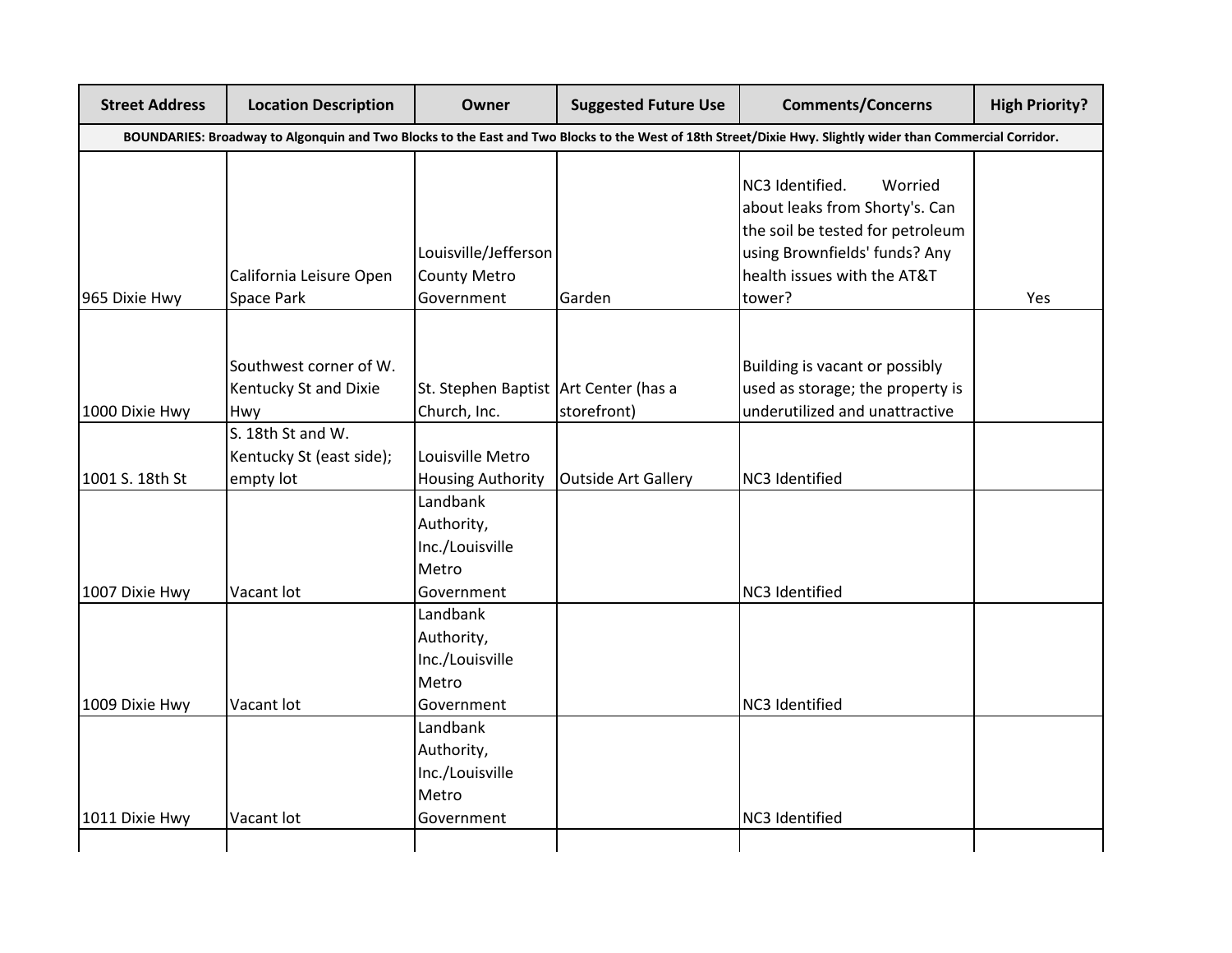| <b>Street Address</b> | <b>Location Description</b> | Owner                   | <b>Suggested Future Use</b>                        | <b>Comments/Concerns</b>                                                                                                                                   | <b>High Priority?</b> |
|-----------------------|-----------------------------|-------------------------|----------------------------------------------------|------------------------------------------------------------------------------------------------------------------------------------------------------------|-----------------------|
|                       |                             |                         |                                                    | BOUNDARIES: Broadway to Algonquin and Two Blocks to the East and Two Blocks to the West of 18th Street/Dixie Hwy. Slightly wider than Commercial Corridor. |                       |
|                       |                             | Landbank                |                                                    |                                                                                                                                                            |                       |
|                       |                             | Authority,              |                                                    |                                                                                                                                                            |                       |
|                       |                             | Inc./Louisville         |                                                    |                                                                                                                                                            |                       |
|                       |                             | Metro                   |                                                    |                                                                                                                                                            |                       |
| 1015 Dixie Hwy        | Vacant lot                  | Government              |                                                    | NC3 Identified                                                                                                                                             |                       |
|                       |                             |                         |                                                    | NC3 Identified. In PVA, entering                                                                                                                           |                       |
|                       |                             |                         |                                                    | this address yields 1017 Salem                                                                                                                             |                       |
|                       |                             |                         |                                                    | Ave, owned by Herman Lee                                                                                                                                   |                       |
| 1017 Dixie Hwy        | Vacant lot                  | N/A                     |                                                    | <b>McCray</b>                                                                                                                                              |                       |
|                       |                             | Landbank                |                                                    |                                                                                                                                                            |                       |
|                       |                             | Authority,              |                                                    |                                                                                                                                                            |                       |
|                       |                             | Inc./Louisville         |                                                    |                                                                                                                                                            |                       |
|                       |                             | Metro                   |                                                    |                                                                                                                                                            |                       |
| 1019 Dixie Hwy        | Vacant lot                  | Government              |                                                    | NC3 Identified                                                                                                                                             |                       |
|                       |                             |                         |                                                    | Eyesore - needs to be torn                                                                                                                                 |                       |
|                       |                             |                         |                                                    | down. Property Includes 1023                                                                                                                               |                       |
|                       |                             | Roosevelt J and         |                                                    | Dixie Hwy and 1725 Prentice St.                                                                                                                            |                       |
|                       |                             | Gertrude Stennis        | Bowling alley and activity Past use: Drugstore and |                                                                                                                                                            |                       |
| 1021 Dixie Hwy        |                             | <b>Trust</b>            | center; residential                                | apartments                                                                                                                                                 | Yes                   |
|                       |                             |                         |                                                    | Eyesore - needs to be torn                                                                                                                                 |                       |
|                       |                             |                         |                                                    | down. Listed by PVA as 1021                                                                                                                                |                       |
|                       |                             |                         |                                                    | Dixie Hwy. Property includes                                                                                                                               |                       |
|                       |                             | Roosevelt J and         |                                                    | 1021 Dixie Hwy and 1725                                                                                                                                    |                       |
|                       |                             | Gertrude Stennis        |                                                    | Bowling alley and activity Prentice St. Past use: Drugstore                                                                                                |                       |
| 1023 Dixie Hwy        |                             | Trust                   | center; residential                                | and apartments                                                                                                                                             | Yes                   |
|                       |                             | Deer Park Spring        |                                                    |                                                                                                                                                            |                       |
| 1025 Dixie Hwy        | Vacant lot                  | Land Trust              |                                                    | NC3 Identified                                                                                                                                             |                       |
|                       |                             | <b>Federal National</b> |                                                    |                                                                                                                                                            |                       |
|                       |                             | Mortgage                |                                                    |                                                                                                                                                            |                       |
| 1027 Dixie Hwy        | Uninhabitable vacant        | Association             |                                                    | NC3 Identified                                                                                                                                             |                       |
|                       |                             |                         |                                                    |                                                                                                                                                            |                       |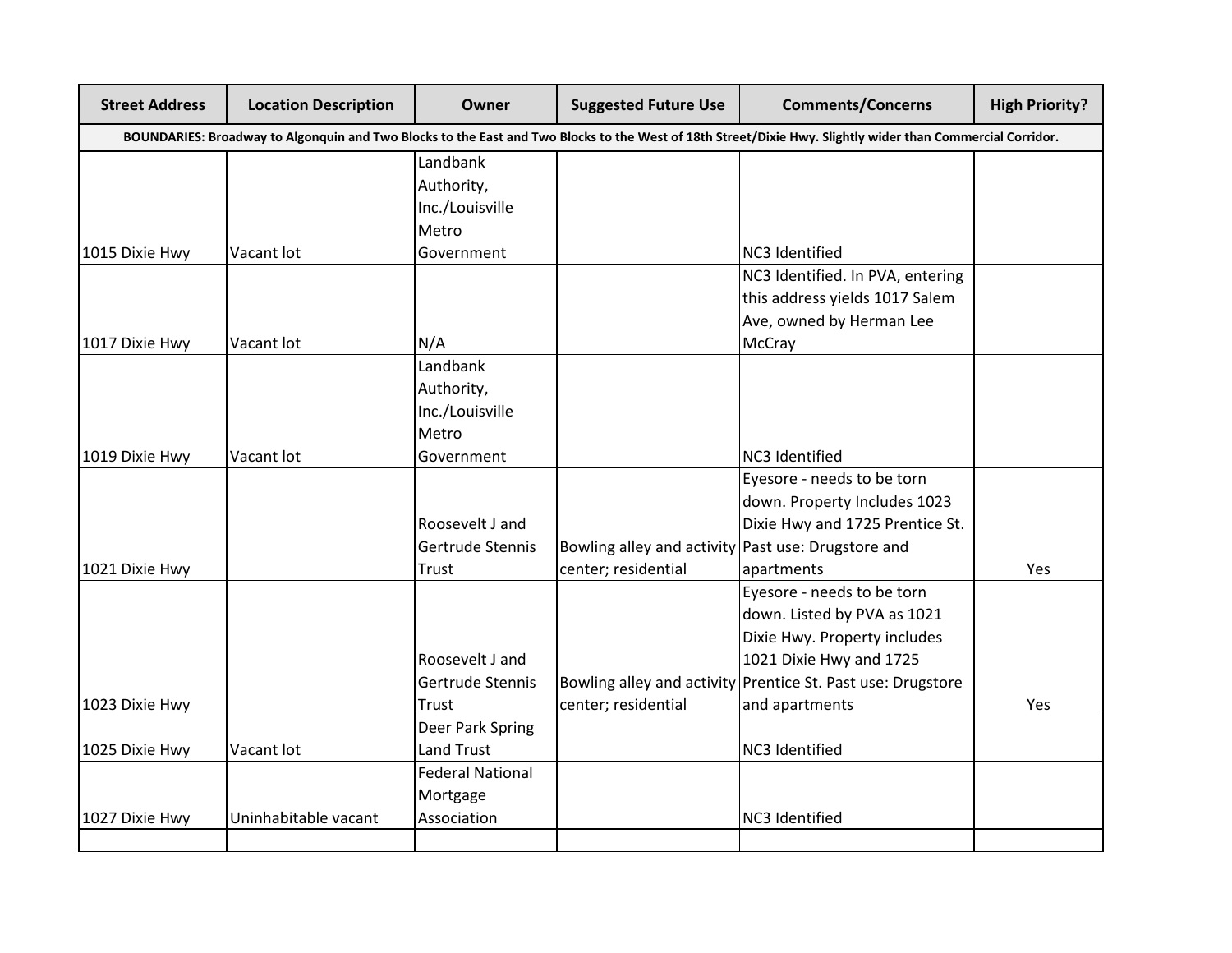| <b>Street Address</b>                                                                                                                                      | <b>Location Description</b> | Owner           | <b>Suggested Future Use</b> | <b>Comments/Concerns</b> | <b>High Priority?</b> |
|------------------------------------------------------------------------------------------------------------------------------------------------------------|-----------------------------|-----------------|-----------------------------|--------------------------|-----------------------|
| BOUNDARIES: Broadway to Algonquin and Two Blocks to the East and Two Blocks to the West of 18th Street/Dixie Hwy. Slightly wider than Commercial Corridor. |                             |                 |                             |                          |                       |
|                                                                                                                                                            |                             | Landbank        |                             |                          |                       |
|                                                                                                                                                            |                             | Authority,      |                             |                          |                       |
|                                                                                                                                                            |                             | Inc./Louisville |                             |                          |                       |
|                                                                                                                                                            |                             | Metro           |                             |                          |                       |
| 1029 Dixie Hwy                                                                                                                                             | Vacant lot                  | Government      |                             | NC3 Identified           |                       |
|                                                                                                                                                            |                             | Landbank        |                             |                          |                       |
|                                                                                                                                                            |                             | Authority,      |                             |                          |                       |
|                                                                                                                                                            |                             | Inc./Louisville |                             |                          |                       |
|                                                                                                                                                            |                             | Metro           |                             |                          |                       |
| 1033 Dixie Hwy                                                                                                                                             | Vacant lot                  | Government      |                             | NC3 Identified           |                       |
|                                                                                                                                                            |                             | Landbank        |                             |                          |                       |
|                                                                                                                                                            |                             | Authority,      |                             |                          |                       |
|                                                                                                                                                            |                             | Inc./Louisville |                             |                          |                       |
|                                                                                                                                                            |                             | Metro           |                             |                          |                       |
| 1035 Dixie Hwy                                                                                                                                             | Vacant lot                  | Government      |                             | NC3 Identified           |                       |
|                                                                                                                                                            |                             | Landbank        |                             |                          |                       |
|                                                                                                                                                            |                             | Authority,      |                             |                          |                       |
|                                                                                                                                                            |                             | Inc./Louisville |                             |                          |                       |
|                                                                                                                                                            |                             | Metro           |                             |                          |                       |
| 1037 Dixie Hwy                                                                                                                                             | Vacant lot                  | Government      |                             | NC3 Identified           |                       |
|                                                                                                                                                            |                             | Dixie Highway   |                             |                          |                       |
| 1040 Dixie Hwy                                                                                                                                             |                             | House of Prayer |                             | NC3 Identified           |                       |
|                                                                                                                                                            |                             | Landbank        |                             |                          |                       |
|                                                                                                                                                            |                             | Authority,      |                             |                          |                       |
|                                                                                                                                                            |                             | Inc./Louisville |                             |                          |                       |
|                                                                                                                                                            |                             | Metro           |                             |                          |                       |
| 1041 Dixie Hwy                                                                                                                                             | Vacant lot                  | Government      |                             | NC3 Identified           |                       |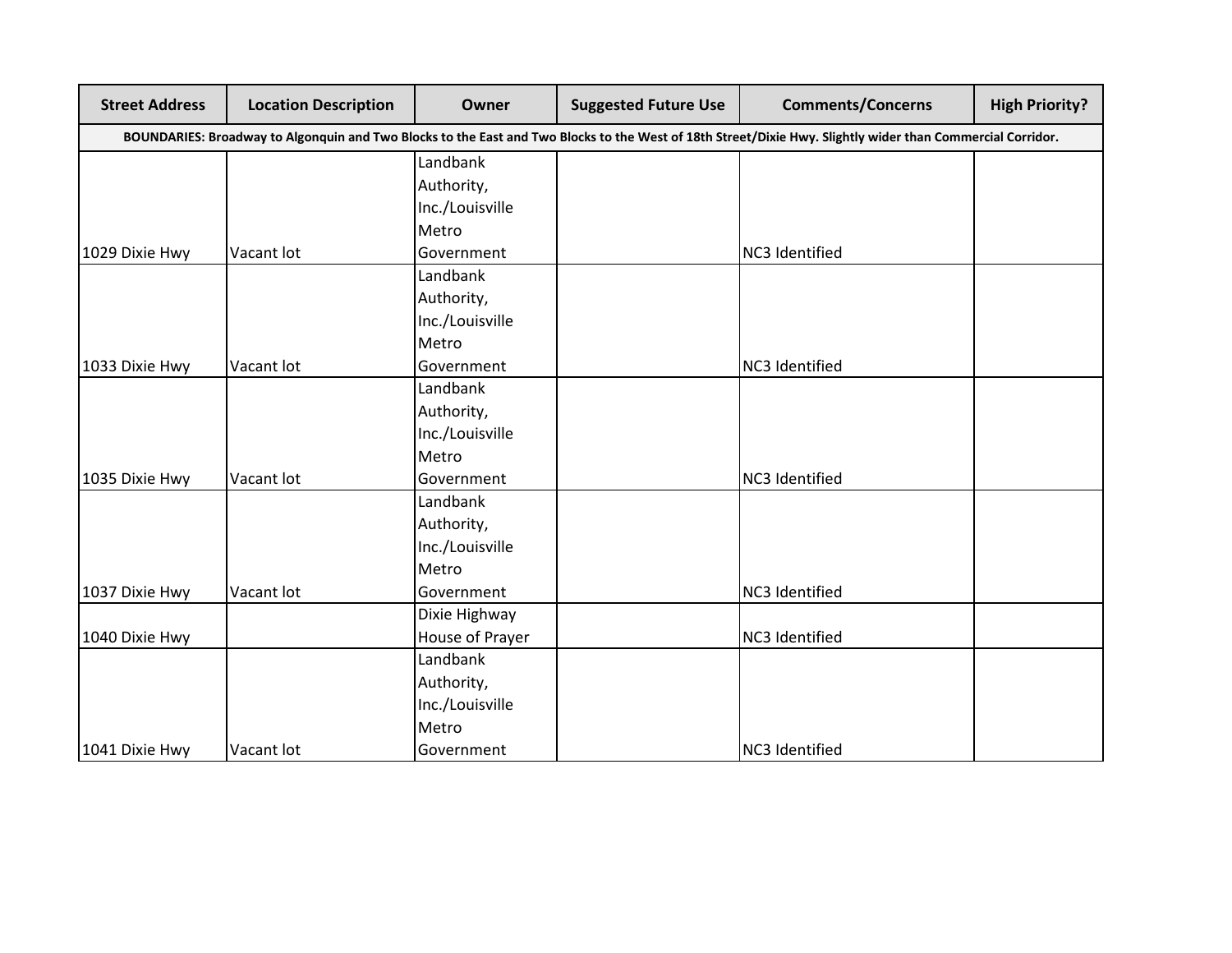| <b>Street Address</b> | <b>Location Description</b>                                                                                                                                | Owner                    | <b>Suggested Future Use</b> | <b>Comments/Concerns</b> | <b>High Priority?</b> |  |  |  |
|-----------------------|------------------------------------------------------------------------------------------------------------------------------------------------------------|--------------------------|-----------------------------|--------------------------|-----------------------|--|--|--|
|                       | BOUNDARIES: Broadway to Algonquin and Two Blocks to the East and Two Blocks to the West of 18th Street/Dixie Hwy. Slightly wider than Commercial Corridor. |                          |                             |                          |                       |  |  |  |
|                       |                                                                                                                                                            | Landbank                 |                             |                          |                       |  |  |  |
|                       |                                                                                                                                                            | Authority,               |                             |                          |                       |  |  |  |
|                       |                                                                                                                                                            | Inc./Louisville          |                             |                          |                       |  |  |  |
|                       |                                                                                                                                                            | Metro                    |                             |                          |                       |  |  |  |
| 1043 Dixie Hwy        | Vacant lot                                                                                                                                                 | Government               |                             | NC3 Identified           |                       |  |  |  |
|                       |                                                                                                                                                            | <b>LOJIC lists Dixie</b> |                             |                          |                       |  |  |  |
|                       |                                                                                                                                                            | Highway House of         |                             |                          |                       |  |  |  |
| 1044 Dixie Hwy        | Vacant structure                                                                                                                                           | Prayer                   |                             | NC3 Identified           |                       |  |  |  |
|                       |                                                                                                                                                            | Louisville/Jefferson     |                             |                          |                       |  |  |  |
|                       |                                                                                                                                                            | <b>County Metro</b>      |                             |                          |                       |  |  |  |
| 1045 Dixie Hwy        | Vacant lot                                                                                                                                                 | Government               |                             | NC3 Identified           |                       |  |  |  |
|                       |                                                                                                                                                            | <b>LOJIC lists Dixie</b> |                             |                          |                       |  |  |  |
|                       | Norman Cox (tax report                                                                                                                                     | Highway House of         |                             |                          |                       |  |  |  |
| 1046 Dixie Hwy        | site)                                                                                                                                                      | Prayer                   |                             | NC3 Identified           |                       |  |  |  |
|                       |                                                                                                                                                            |                          |                             |                          |                       |  |  |  |
|                       |                                                                                                                                                            | Louisville/Jefferson     |                             |                          |                       |  |  |  |
|                       |                                                                                                                                                            | <b>County Metro</b>      |                             |                          |                       |  |  |  |
| 1047 Dixie Hwy        | Vacant lot                                                                                                                                                 | Government               |                             | NC3 Identified           |                       |  |  |  |
|                       |                                                                                                                                                            | <b>LOJIC lists Dixie</b> |                             |                          |                       |  |  |  |
|                       |                                                                                                                                                            | Highway House of         |                             |                          |                       |  |  |  |
| 1048 Dixie Hwy        | Vacant lot                                                                                                                                                 | Prayer                   |                             | NC3 Identified           |                       |  |  |  |
|                       |                                                                                                                                                            | Landbank                 |                             |                          |                       |  |  |  |
|                       |                                                                                                                                                            | Authority,               |                             |                          |                       |  |  |  |
|                       |                                                                                                                                                            | Inc./Louisville          |                             |                          |                       |  |  |  |
|                       |                                                                                                                                                            | Metro                    |                             |                          |                       |  |  |  |
| 1049 Dixie Hwy        | Vacant lot                                                                                                                                                 | Government               |                             |                          |                       |  |  |  |
|                       |                                                                                                                                                            | <b>LOJIC lists Dixie</b> |                             |                          |                       |  |  |  |
|                       | Dixie Highway House of                                                                                                                                     | Highway House of         |                             |                          |                       |  |  |  |
| 1050 Dixie Hwy        | Prayer                                                                                                                                                     | Prayer                   |                             | NC3 Identified           |                       |  |  |  |
|                       |                                                                                                                                                            |                          |                             |                          |                       |  |  |  |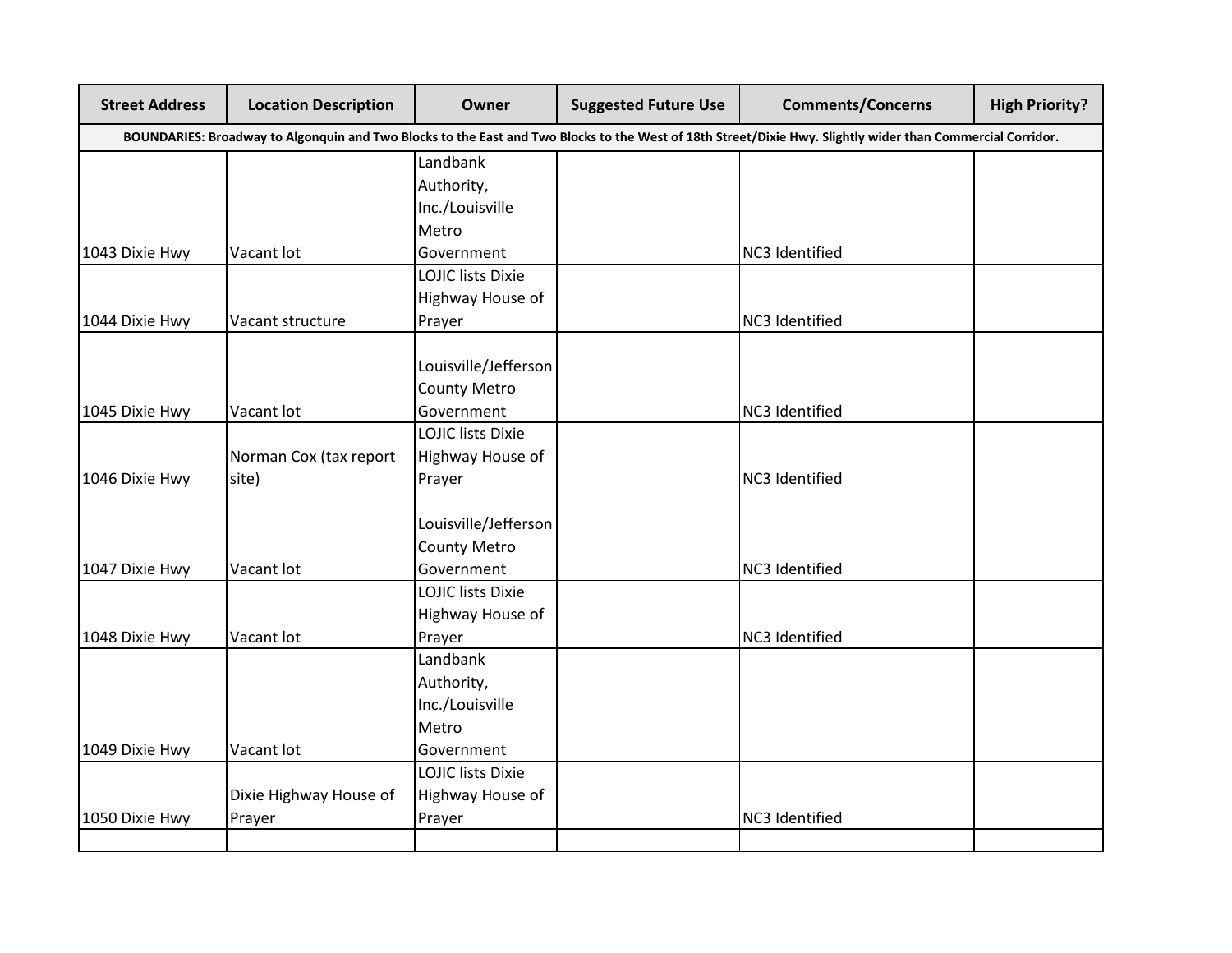| <b>Street Address</b> | <b>Location Description</b> | <b>Owner</b>             | <b>Suggested Future Use</b> | <b>Comments/Concerns</b>                                                                                                                                   | <b>High Priority?</b> |
|-----------------------|-----------------------------|--------------------------|-----------------------------|------------------------------------------------------------------------------------------------------------------------------------------------------------|-----------------------|
|                       |                             |                          |                             | BOUNDARIES: Broadway to Algonquin and Two Blocks to the East and Two Blocks to the West of 18th Street/Dixie Hwy. Slightly wider than Commercial Corridor. |                       |
|                       |                             |                          |                             |                                                                                                                                                            |                       |
|                       |                             | Louisville Metro         |                             |                                                                                                                                                            |                       |
| 1054 Dixie Hwy        |                             | <b>Housing Authority</b> |                             | NC3 Identified                                                                                                                                             |                       |
|                       |                             | Donald Horsley           |                             |                                                                                                                                                            |                       |
| 1101 Dixie Hwy        | Commercial vacant           | (deceased)               |                             | NC3 Identified                                                                                                                                             |                       |
|                       | Lots between Habitat        |                          |                             |                                                                                                                                                            |                       |
|                       | houses between W. St.       |                          | <b>Community Gardens;</b>   |                                                                                                                                                            |                       |
|                       | Catherine St and            |                          | Side Adopt-A-Lot            |                                                                                                                                                            |                       |
| 1105 S. 18th St       | Gallagher St                | Sanita Huguley           | Campaign                    | NC3 Identified                                                                                                                                             |                       |
|                       |                             | Damien Williams,         |                             |                                                                                                                                                            |                       |
| 1108 Dixie Hwy        | Vacant structure            | Sr.                      |                             | NC3 Identified                                                                                                                                             |                       |
|                       |                             |                          |                             |                                                                                                                                                            |                       |
|                       |                             | Mukhtar Abanur           |                             |                                                                                                                                                            |                       |
| 1115 S. 18th St       |                             | and Isha Mohamed         |                             |                                                                                                                                                            |                       |
|                       |                             | Landbank                 |                             |                                                                                                                                                            |                       |
|                       |                             | Authority,               |                             |                                                                                                                                                            |                       |
|                       |                             | Inc./Louisville          |                             |                                                                                                                                                            |                       |
|                       |                             | Metro                    |                             |                                                                                                                                                            |                       |
| 1116 Dixie Hwy        |                             | Government               |                             |                                                                                                                                                            |                       |
|                       |                             | Landbank                 |                             |                                                                                                                                                            |                       |
|                       |                             | Authority,               |                             |                                                                                                                                                            |                       |
|                       |                             | Inc./Louisville          |                             | NC3 Identified. PVA lists as                                                                                                                               |                       |
|                       |                             | Metro                    |                             | being part of lot at 1116 Dixie                                                                                                                            |                       |
| 1118 Dixie Hwy        |                             | Government               |                             | Hwy                                                                                                                                                        |                       |
|                       |                             | Dominique and            |                             |                                                                                                                                                            |                       |
| 1122 Dixie Hwy        | Vacant lot                  | Mary Beausejour          |                             | NC3 Identified                                                                                                                                             |                       |
| 1123 S. 18th St       |                             | Dasha Woods              |                             |                                                                                                                                                            |                       |
|                       |                             | Dominique and            |                             |                                                                                                                                                            |                       |
| 1124 Dixie Hwy        | Vacant lot                  | Mary Beausejour          |                             | NC3 Identified                                                                                                                                             |                       |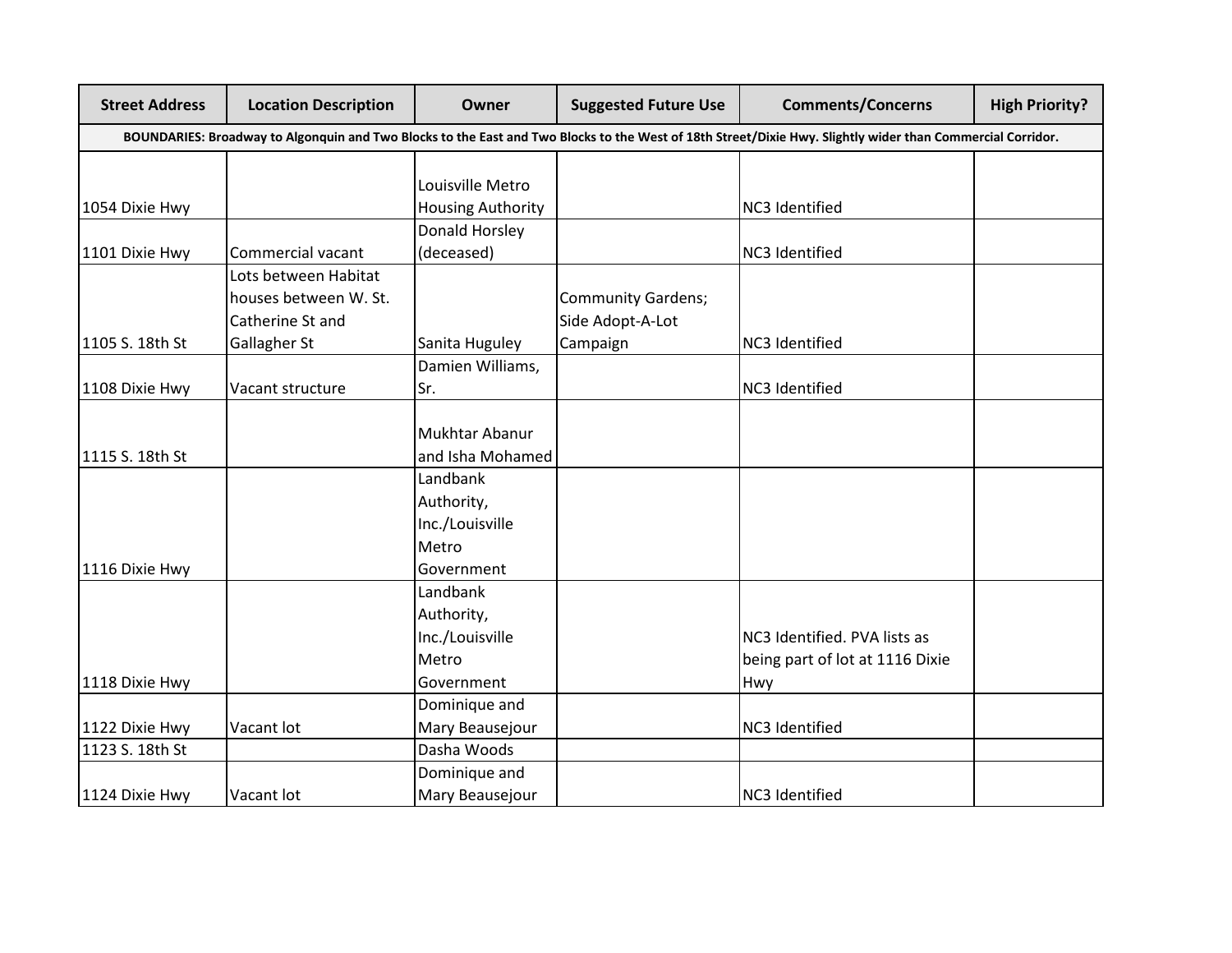| <b>Street Address</b> | <b>Location Description</b>                                                                                                                                | Owner             | <b>Suggested Future Use</b> | <b>Comments/Concerns</b>                                         | <b>High Priority?</b> |  |  |  |
|-----------------------|------------------------------------------------------------------------------------------------------------------------------------------------------------|-------------------|-----------------------------|------------------------------------------------------------------|-----------------------|--|--|--|
|                       | BOUNDARIES: Broadway to Algonquin and Two Blocks to the East and Two Blocks to the West of 18th Street/Dixie Hwy. Slightly wider than Commercial Corridor. |                   |                             |                                                                  |                       |  |  |  |
|                       |                                                                                                                                                            |                   |                             | NC3 Identified.<br>In                                            |                       |  |  |  |
|                       |                                                                                                                                                            |                   |                             | PVA, entering this address yields                                |                       |  |  |  |
|                       |                                                                                                                                                            |                   |                             | 1125 Salem Ave, owned by Dirk                                    |                       |  |  |  |
| 1125 Dixie Hwy        | Commercial vacant                                                                                                                                          |                   |                             | W. Beeler                                                        |                       |  |  |  |
|                       |                                                                                                                                                            | Landbank          |                             |                                                                  |                       |  |  |  |
|                       |                                                                                                                                                            | Authority,        |                             |                                                                  |                       |  |  |  |
|                       |                                                                                                                                                            | Inc./Louisville   |                             |                                                                  |                       |  |  |  |
|                       | Southwest corner of                                                                                                                                        | Metro             |                             |                                                                  |                       |  |  |  |
| 1126 Dixie Hwy        | Osage Ave and Dixie Hwy                                                                                                                                    | Government        |                             |                                                                  |                       |  |  |  |
|                       |                                                                                                                                                            | Landbank          |                             |                                                                  |                       |  |  |  |
|                       |                                                                                                                                                            | Authority,        |                             |                                                                  |                       |  |  |  |
|                       |                                                                                                                                                            | Inc./Louisville   |                             |                                                                  |                       |  |  |  |
|                       | Southwest corner of                                                                                                                                        | Metro             |                             | Past use: Gas station. Have the                                  |                       |  |  |  |
| 1128 Dixie Hwy        | Osage Ave and Dixie Hwy                                                                                                                                    | Government        |                             | tanks been removed?                                              | Yes                   |  |  |  |
|                       |                                                                                                                                                            |                   |                             |                                                                  |                       |  |  |  |
|                       |                                                                                                                                                            |                   |                             | Run down and in need of repair.<br>Property listed as 1140 Dixie |                       |  |  |  |
|                       | S. 18th St and Hale Ave,                                                                                                                                   |                   |                             |                                                                  |                       |  |  |  |
|                       | 1142 Dixie Hwy, 1148                                                                                                                                       |                   |                             | Hwy by PVA. Past use: TV store                                   |                       |  |  |  |
| 1142 Dixie Hwy        | Dixie Hwy                                                                                                                                                  | Mark Milby        | Apartment building          | and apartment building.                                          | Yes                   |  |  |  |
|                       | S. 18th St and Hale Ave,                                                                                                                                   | New Beginnings    |                             | Run down and in need of repair.                                  |                       |  |  |  |
|                       | 1142 Dixie Hwy, 1148                                                                                                                                       | Christian Church, |                             | Past use: TV store and                                           |                       |  |  |  |
| 1148 Dixie Hwy        | Dixie Hwy                                                                                                                                                  | Inc.              | Apartment building          | apartment building.                                              | Yes                   |  |  |  |
|                       |                                                                                                                                                            |                   |                             | Property includes lots at 1155                                   |                       |  |  |  |
|                       |                                                                                                                                                            |                   |                             | Dixie Hwy and 1753 Hale Ave.                                     |                       |  |  |  |
|                       | S. 18th St and Hale Ave;                                                                                                                                   |                   |                             | Across from House of Hope                                        |                       |  |  |  |
| 1153 S. 18th St       | yellow; northeast corner                                                                                                                                   | Carolyn M. Barr   |                             | Kentucky, Inc at 1159 Dixie Hwy                                  |                       |  |  |  |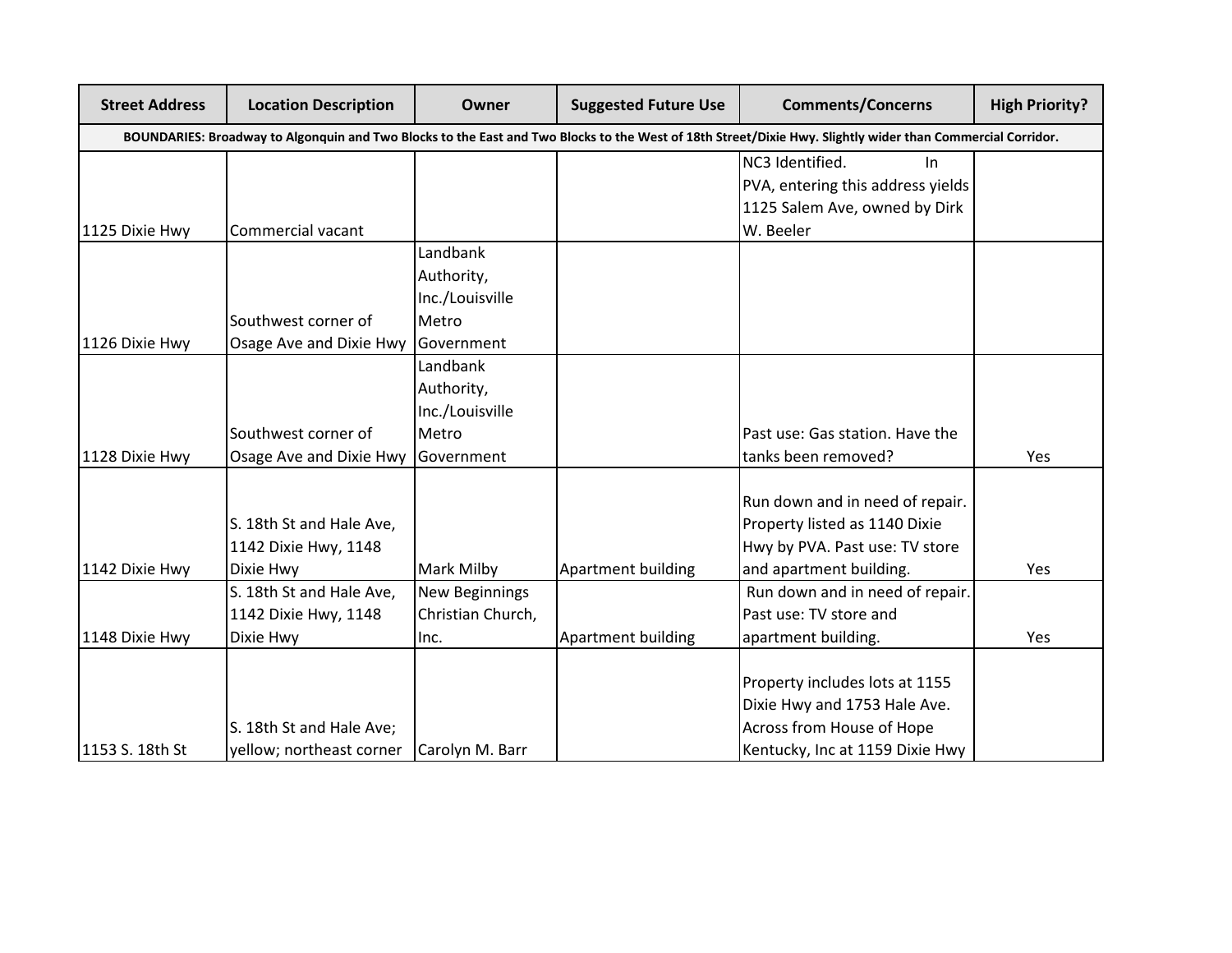| <b>Street Address</b> | <b>Location Description</b> | Owner                  | <b>Suggested Future Use</b> | <b>Comments/Concerns</b>                                                                                                                                   | <b>High Priority?</b> |
|-----------------------|-----------------------------|------------------------|-----------------------------|------------------------------------------------------------------------------------------------------------------------------------------------------------|-----------------------|
|                       |                             |                        |                             | BOUNDARIES: Broadway to Algonquin and Two Blocks to the East and Two Blocks to the West of 18th Street/Dixie Hwy. Slightly wider than Commercial Corridor. |                       |
|                       |                             |                        |                             |                                                                                                                                                            |                       |
|                       |                             |                        |                             |                                                                                                                                                            |                       |
|                       |                             |                        |                             | This property was listed with                                                                                                                              |                       |
|                       |                             |                        |                             | properties at 1449 Dixie Hwy                                                                                                                               |                       |
|                       |                             |                        | 1) Grocery Store            | and 2100 Bolling Ave as possible                                                                                                                           |                       |
|                       |                             |                        | 2) Start a community        | locations for the suggested                                                                                                                                |                       |
|                       |                             |                        | center for youth; arts      | future uses #2. *** Future use                                                                                                                             |                       |
|                       |                             |                        | (youth cabaret, karate,     | ideas were suggested by two                                                                                                                                |                       |
|                       |                             |                        | dance, or recording         | different residents. Some small                                                                                                                            |                       |
|                       |                             |                        | studio for youth);          | retail nearby - Zellers, Subway.                                                                                                                           |                       |
|                       |                             | MAC Investors II,      | motorcycle parts store;     | Large enough to include a                                                                                                                                  |                       |
| 1201 Dixie Hwy        |                             | <b>LLC</b>             | financial literacy classes  | parking lot. Past use: Bank.                                                                                                                               |                       |
|                       |                             |                        |                             | Highly visible - should have a                                                                                                                             |                       |
|                       |                             |                        |                             | better use. Currently Used                                                                                                                                 |                       |
|                       |                             |                        |                             | Furniture store. Past use: Gas                                                                                                                             |                       |
| 1232 Dixie Hwy        |                             | <b>Roederer Realty</b> |                             | station (30 years ago).                                                                                                                                    | Yes                   |
|                       |                             |                        |                             | Highly visible - should have a                                                                                                                             |                       |
|                       |                             |                        |                             | better use. Currently Used                                                                                                                                 |                       |
|                       |                             |                        |                             | Furniture store. Past use: Gas                                                                                                                             |                       |
|                       |                             |                        |                             | station (30 years ago). PVA lists                                                                                                                          |                       |
|                       |                             |                        |                             | this as part of property at 1232                                                                                                                           |                       |
| 1234 Dixie Hwy        |                             | <b>Roederer Realty</b> |                             | Dixie Hwy                                                                                                                                                  | Yes                   |
|                       |                             | Landbank               |                             |                                                                                                                                                            |                       |
|                       |                             | Authority,             |                             |                                                                                                                                                            |                       |
|                       |                             | Inc./Louisville        |                             |                                                                                                                                                            |                       |
|                       |                             | Metro                  |                             |                                                                                                                                                            |                       |
| 1239 Dixie Hwy        |                             | Government             |                             |                                                                                                                                                            |                       |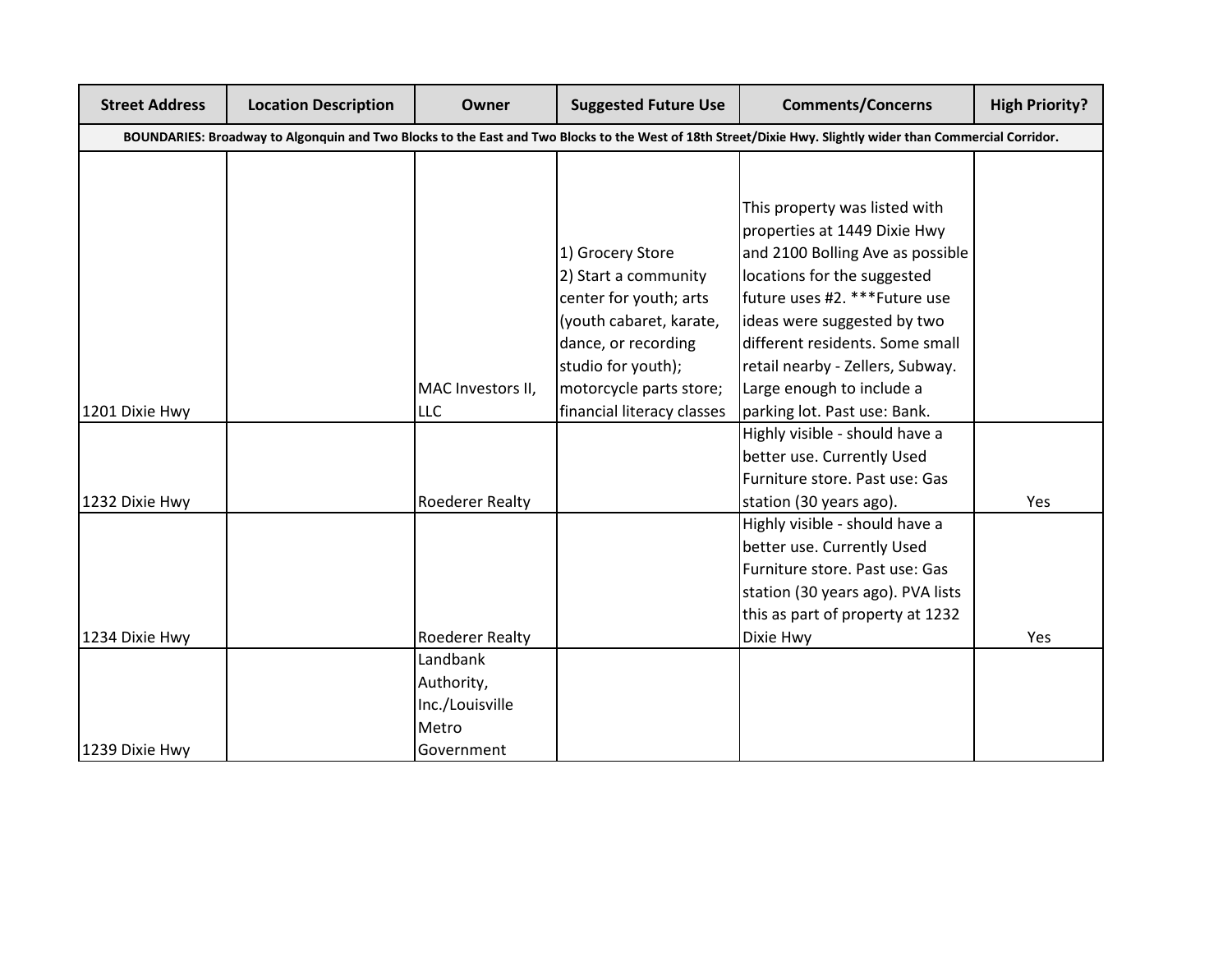| <b>Street Address</b> | <b>Location Description</b>                                                                                                                                | Owner               | <b>Suggested Future Use</b> | <b>Comments/Concerns</b>           | <b>High Priority?</b> |  |  |
|-----------------------|------------------------------------------------------------------------------------------------------------------------------------------------------------|---------------------|-----------------------------|------------------------------------|-----------------------|--|--|
|                       | BOUNDARIES: Broadway to Algonquin and Two Blocks to the East and Two Blocks to the West of 18th Street/Dixie Hwy. Slightly wider than Commercial Corridor. |                     |                             |                                    |                       |  |  |
|                       |                                                                                                                                                            |                     | Make entire block           |                                    |                       |  |  |
|                       |                                                                                                                                                            |                     | commercial since there      |                                    |                       |  |  |
|                       |                                                                                                                                                            |                     | are so many commercial      | Currently mostly vacant houses     |                       |  |  |
| 1300 Block of Dixie   |                                                                                                                                                            |                     | buildings nearby and so     | with a few occupied residences.    |                       |  |  |
| Hwy                   |                                                                                                                                                            |                     | few residences left         | Past use: Primarily residential    |                       |  |  |
|                       |                                                                                                                                                            | James B. and Betty  |                             | Eyesore - owner needs              |                       |  |  |
|                       |                                                                                                                                                            | Martin and Mary     |                             | assistance to clean up. Lot listed |                       |  |  |
| 1302 Dixie Hwy        | <b>Used Furniture store</b>                                                                                                                                | Crush               |                             | by PVA as 1300 Dixie Hwy           | Yes                   |  |  |
|                       |                                                                                                                                                            | Landbank            |                             |                                    |                       |  |  |
|                       |                                                                                                                                                            | Authority,          |                             |                                    |                       |  |  |
|                       |                                                                                                                                                            | Inc./Louisville     |                             |                                    |                       |  |  |
|                       |                                                                                                                                                            | Metro               |                             |                                    |                       |  |  |
| 1317 Dixie Hwy        |                                                                                                                                                            | Government          |                             |                                    |                       |  |  |
|                       |                                                                                                                                                            | Landbank            |                             |                                    |                       |  |  |
|                       |                                                                                                                                                            | Authority,          |                             |                                    |                       |  |  |
|                       |                                                                                                                                                            | Inc./Louisville     |                             |                                    |                       |  |  |
|                       | S. 18th St and Wilson                                                                                                                                      | Metro               | Bus stop/garden/public      |                                    |                       |  |  |
| 1327 S. 18th St       | Ave; northeast corner                                                                                                                                      | Government          | lart                        | Past use: Residential              |                       |  |  |
|                       |                                                                                                                                                            | Landbank            |                             |                                    |                       |  |  |
|                       |                                                                                                                                                            | Authority,          |                             |                                    |                       |  |  |
|                       |                                                                                                                                                            | Inc./Louisville     |                             |                                    |                       |  |  |
|                       | S. 18th St and Wilson                                                                                                                                      | Metro               | Bus stop/garden/public      |                                    |                       |  |  |
| 1329 S. 18th St       | Ave; northeast corner                                                                                                                                      | Government          | art                         | Past use: Residential              |                       |  |  |
|                       |                                                                                                                                                            | C.J. Crush and J.B. | Fixed up for rental         |                                    |                       |  |  |
| 1330 Dixie Hwy        |                                                                                                                                                            | Martin              | property                    | Caught on fire                     | Yes                   |  |  |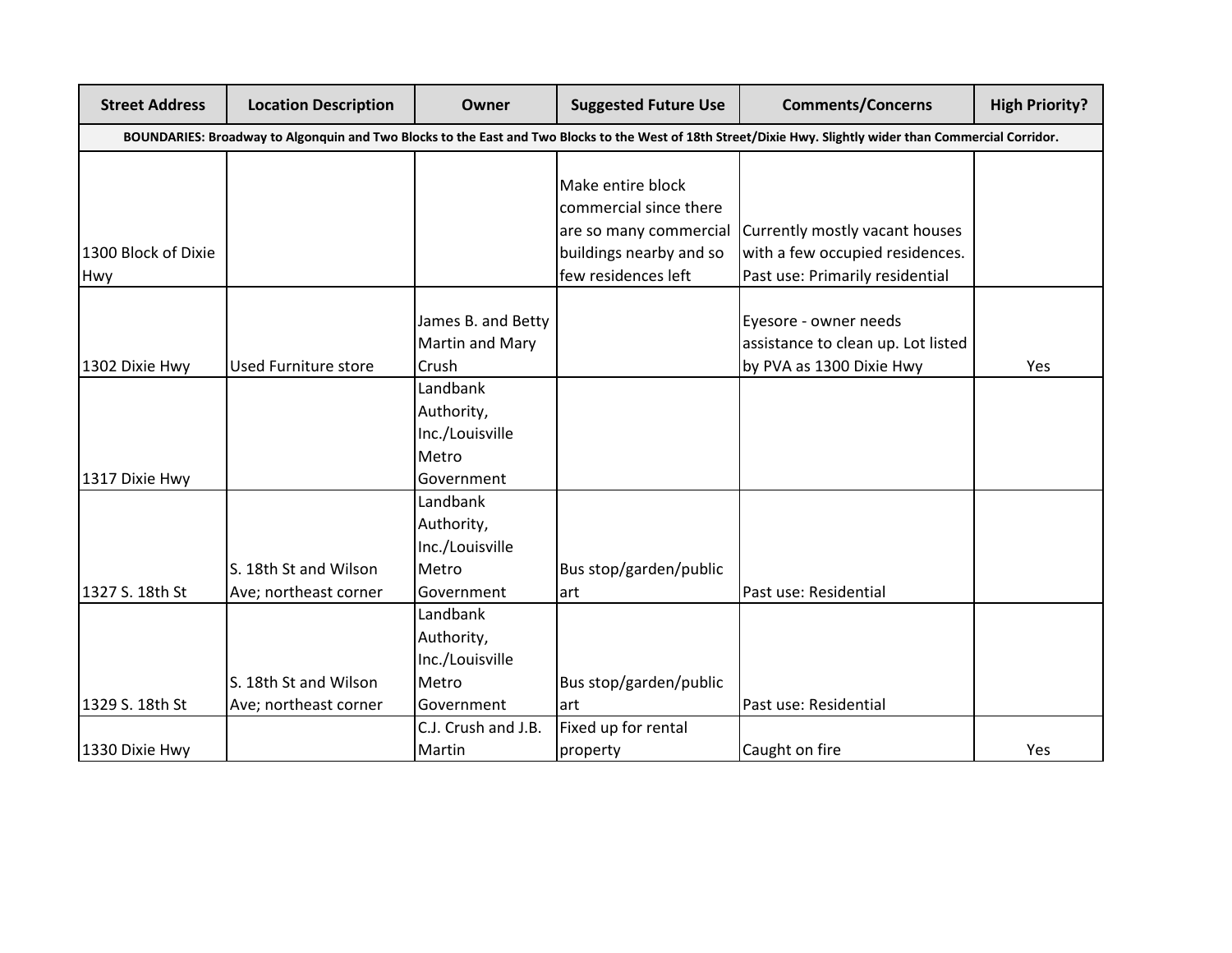| <b>Street Address</b> | <b>Location Description</b> | Owner           | <b>Suggested Future Use</b> | <b>Comments/Concerns</b>                                                                                                                                   | <b>High Priority?</b> |
|-----------------------|-----------------------------|-----------------|-----------------------------|------------------------------------------------------------------------------------------------------------------------------------------------------------|-----------------------|
|                       |                             |                 |                             | BOUNDARIES: Broadway to Algonquin and Two Blocks to the East and Two Blocks to the West of 18th Street/Dixie Hwy. Slightly wider than Commercial Corridor. |                       |
|                       |                             | Landbank        |                             |                                                                                                                                                            |                       |
|                       |                             | Authority,      |                             |                                                                                                                                                            |                       |
|                       |                             | Inc./Louisville |                             |                                                                                                                                                            |                       |
|                       |                             | Metro           |                             |                                                                                                                                                            |                       |
| 1342 Dixie Hwy        |                             | Government      |                             |                                                                                                                                                            |                       |
|                       |                             | Landbank        |                             |                                                                                                                                                            |                       |
|                       |                             | Authority,      |                             |                                                                                                                                                            |                       |
|                       |                             | Inc./Louisville |                             |                                                                                                                                                            |                       |
|                       |                             | Metro           |                             |                                                                                                                                                            |                       |
| 1346 Dixie Hwy        |                             | Government      |                             |                                                                                                                                                            |                       |
|                       |                             |                 |                             | Already zoned commercial. Past                                                                                                                             |                       |
| 1360 Dixie Hwy        |                             | Cecil Lucas     | Art gallery                 | use: Art studio                                                                                                                                            | Yes                   |
|                       |                             |                 |                             |                                                                                                                                                            |                       |
|                       |                             |                 |                             | Centrally located; large,                                                                                                                                  |                       |
|                       |                             |                 |                             | commercial-zoned property on a                                                                                                                             |                       |
|                       |                             |                 |                             | corner lot. Many families in the                                                                                                                           |                       |
|                       |                             |                 |                             | area that could benefit from it                                                                                                                            |                       |
|                       |                             |                 |                             | being developed. Past use:                                                                                                                                 |                       |
|                       |                             |                 |                             | Retail store that sold new and                                                                                                                             |                       |
|                       | Corner of S. 18th St and    |                 |                             | Laundromat; gas station; used clothing and furniture;                                                                                                      |                       |
| 1362 Dixie Hwy        | St. Louis Ave               | Mildred L. Hunt | neighborhood bakery         | used to give food away, too.                                                                                                                               | Yes                   |
|                       |                             |                 |                             |                                                                                                                                                            |                       |
|                       |                             |                 |                             |                                                                                                                                                            |                       |
|                       |                             |                 | <b>Breaking New Grounds</b> | Owner of adjacent rental                                                                                                                                   |                       |
|                       |                             |                 | for urban farm              | property would like to see it                                                                                                                              |                       |
|                       |                             |                 | operation. Replot the       | remain a greenspace since it has                                                                                                                           |                       |
|                       |                             |                 | land for various uses,      | dangerous levels of chemicals in                                                                                                                           |                       |
|                       |                             |                 |                             | possibly an office park or the ground. Past use: Black Leaf                                                                                                |                       |
|                       | Black Leaf Site at S. 18th  |                 |                             | Louisville Industrial storage on the site closer Chemical, lumber, petroleum.                                                                              |                       |
| 1391 S. 18th St       | St and St. Louis Ave        | Park, LLC       | to 15th St.                 | [www.epaosc.org/blackleaf]                                                                                                                                 |                       |
|                       |                             |                 |                             |                                                                                                                                                            |                       |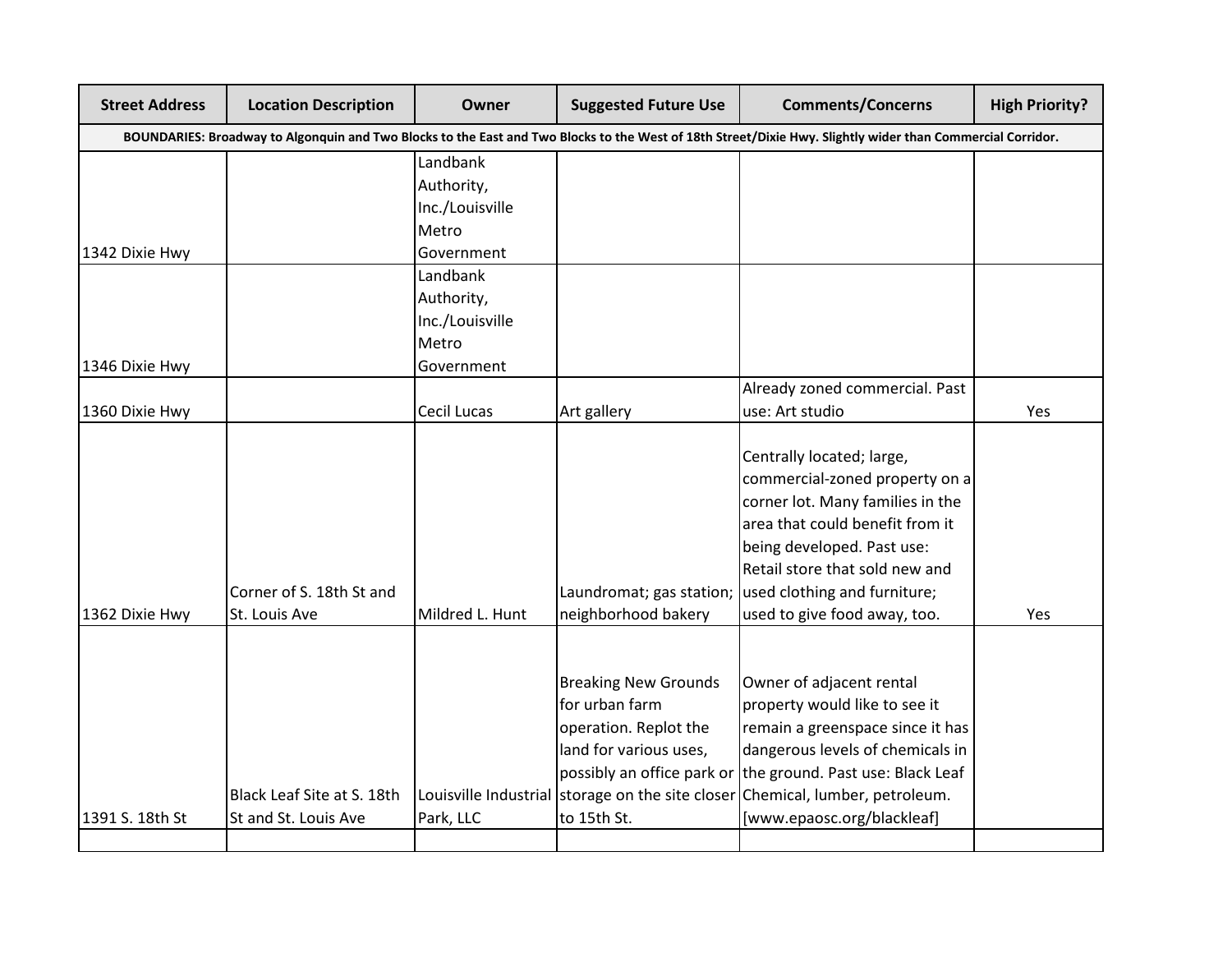| <b>Street Address</b> | <b>Location Description</b>                                                                                                                                | Owner                                                     | <b>Suggested Future Use</b>                                                                                                                                                  | <b>Comments/Concerns</b>                                                                                                                                                        | <b>High Priority?</b> |  |
|-----------------------|------------------------------------------------------------------------------------------------------------------------------------------------------------|-----------------------------------------------------------|------------------------------------------------------------------------------------------------------------------------------------------------------------------------------|---------------------------------------------------------------------------------------------------------------------------------------------------------------------------------|-----------------------|--|
|                       | BOUNDARIES: Broadway to Algonquin and Two Blocks to the East and Two Blocks to the West of 18th Street/Dixie Hwy. Slightly wider than Commercial Corridor. |                                                           |                                                                                                                                                                              |                                                                                                                                                                                 |                       |  |
|                       | S. 18th St and Standard                                                                                                                                    |                                                           |                                                                                                                                                                              |                                                                                                                                                                                 |                       |  |
| 1420 S. 18th St       | Ave                                                                                                                                                        | MHF & O, LLC                                              |                                                                                                                                                                              |                                                                                                                                                                                 |                       |  |
| 1446 Dixie Hwy        | <b>Empty lot</b>                                                                                                                                           | Louisville/Jefferson<br><b>County Metro</b><br>Government |                                                                                                                                                                              | Owner of lot between 1458 and<br>1460 may be interested in these<br>lots (need clarification - there is<br>no lot between 1458 and 1460)                                        |                       |  |
| 1458 Dixie Hwy        | <b>Empty lot</b>                                                                                                                                           | <b>KYANA Group</b><br>Holdings I, LLC.                    |                                                                                                                                                                              | Owner of lot between 1458 and<br>1460 may be interested in these<br>lots (need clarification - there is<br>no lot between 1458 and 1460)                                        |                       |  |
| 1460 Dixie Hwy        | <b>Empty lot</b>                                                                                                                                           | <b>KYANA Group</b><br>Holdings I, LLC.                    |                                                                                                                                                                              | Owner of lot between 1458 and<br>1460 may be interested in these<br>lots (need clarification - there is<br>no lot between 1458 and 1460)                                        |                       |  |
| 1449 (?) Dixie Hwy    | Southeast corner of W.<br><b>Burnett Ave and Dixie</b><br>Hwy                                                                                              | Judelynn D.<br>Coomes                                     | Start a community<br>center for youth; arts<br>(youth cabaret, karate,<br>dance, or recording<br>studio for youth);<br>motorcycle parts store;<br>financial literacy classes | This property was listed with<br>properties at 1201 Dixie Hwy<br>and 2100 Bolling Ave as possible<br>locations for the suggested<br>future uses. Past use: Club ("Bus<br>Stop") |                       |  |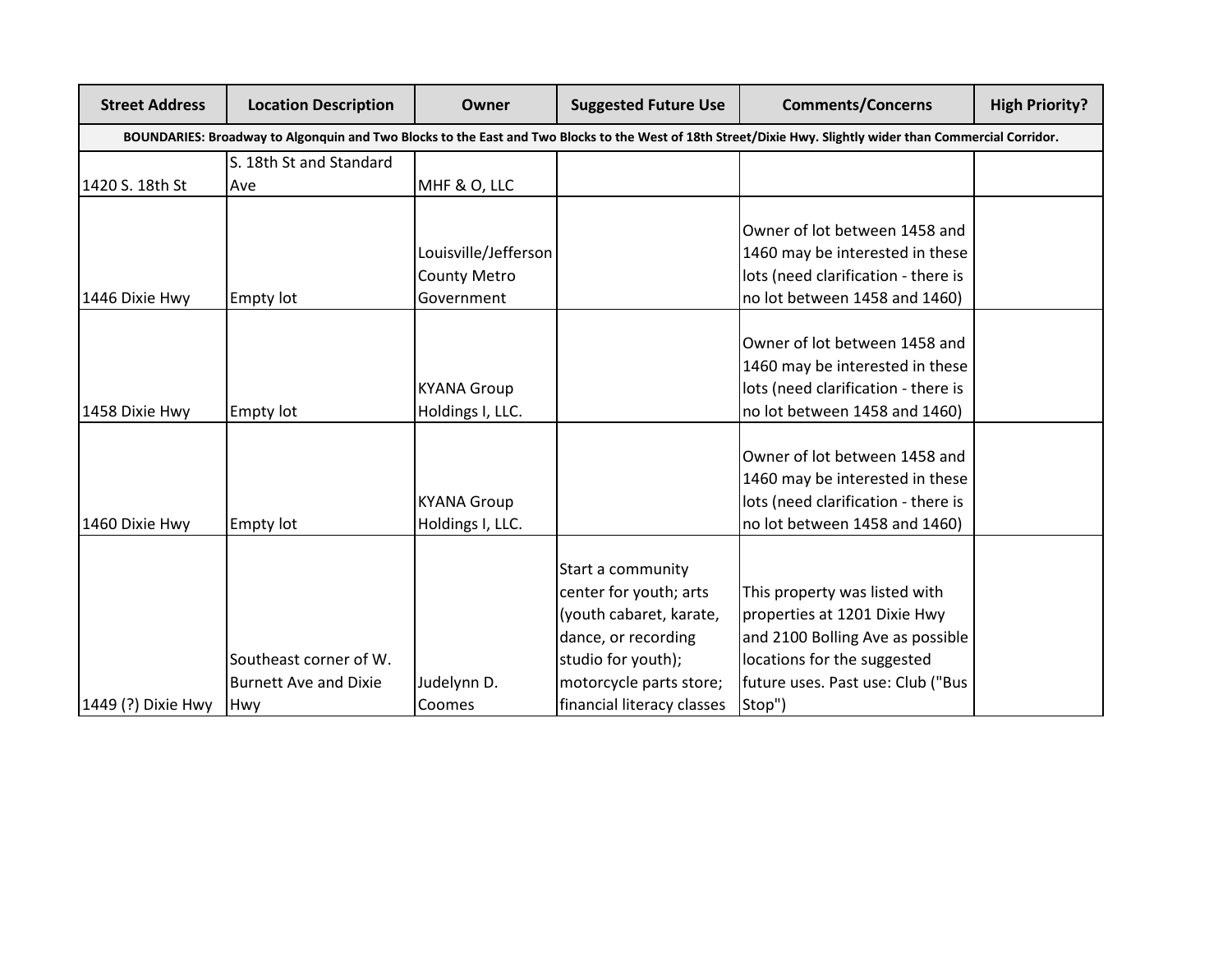| <b>Street Address</b> | <b>Location Description</b> | Owner           | <b>Suggested Future Use</b> | <b>Comments/Concerns</b>                                                                                                                                   | <b>High Priority?</b> |
|-----------------------|-----------------------------|-----------------|-----------------------------|------------------------------------------------------------------------------------------------------------------------------------------------------------|-----------------------|
|                       |                             |                 |                             | BOUNDARIES: Broadway to Algonquin and Two Blocks to the East and Two Blocks to the West of 18th Street/Dixie Hwy. Slightly wider than Commercial Corridor. |                       |
|                       |                             |                 |                             |                                                                                                                                                            |                       |
|                       |                             |                 |                             |                                                                                                                                                            |                       |
|                       |                             |                 |                             | Property was for sale last year.                                                                                                                           |                       |
|                       |                             |                 |                             | Owner was contacted last year                                                                                                                              |                       |
|                       |                             |                 |                             | and he was interested in th                                                                                                                                |                       |
|                       |                             |                 |                             | Brownfields Program, but ran                                                                                                                               |                       |
|                       |                             |                 |                             | out of money and time to use it.                                                                                                                           |                       |
|                       |                             |                 |                             | Currently there are unattractive,                                                                                                                          |                       |
|                       |                             |                 |                             | parked cars on lot. Good corner                                                                                                                            |                       |
|                       |                             |                 |                             | lot. Past use: Gas station;                                                                                                                                |                       |
|                       |                             |                 |                             | unregistered gas tanks on                                                                                                                                  |                       |
|                       |                             |                 |                             | property, because hasn't been                                                                                                                              |                       |
|                       |                             | Sharon and      |                             | used as a gas station in a long                                                                                                                            |                       |
| 1484 Dixie Hwy        |                             | Mitchum S. Seum |                             | time.                                                                                                                                                      | Yes                   |
|                       |                             |                 |                             |                                                                                                                                                            |                       |
|                       |                             |                 |                             |                                                                                                                                                            |                       |
|                       |                             |                 |                             | Property was for sale last year.                                                                                                                           |                       |
|                       |                             |                 |                             | Owner was contacted last year                                                                                                                              |                       |
|                       |                             |                 |                             | and he was interested in th                                                                                                                                |                       |
|                       |                             |                 |                             | Brownfields Program, but ran                                                                                                                               |                       |
|                       |                             |                 |                             | out of money and time to use it.                                                                                                                           |                       |
|                       |                             |                 |                             | Currently there are unattractive,                                                                                                                          |                       |
|                       |                             |                 |                             | parked cars on lot. Good corner                                                                                                                            |                       |
|                       |                             |                 |                             | lot. Past use: Gas station;                                                                                                                                |                       |
|                       |                             |                 |                             | unregistered gas tanks on                                                                                                                                  |                       |
|                       |                             |                 |                             | property, because hasn't been<br>used as a gas station in a long                                                                                           |                       |
|                       |                             |                 |                             |                                                                                                                                                            |                       |
| 1486 Dixie Hwy        |                             | Jeffrey Lightsy |                             | time.                                                                                                                                                      | Yes                   |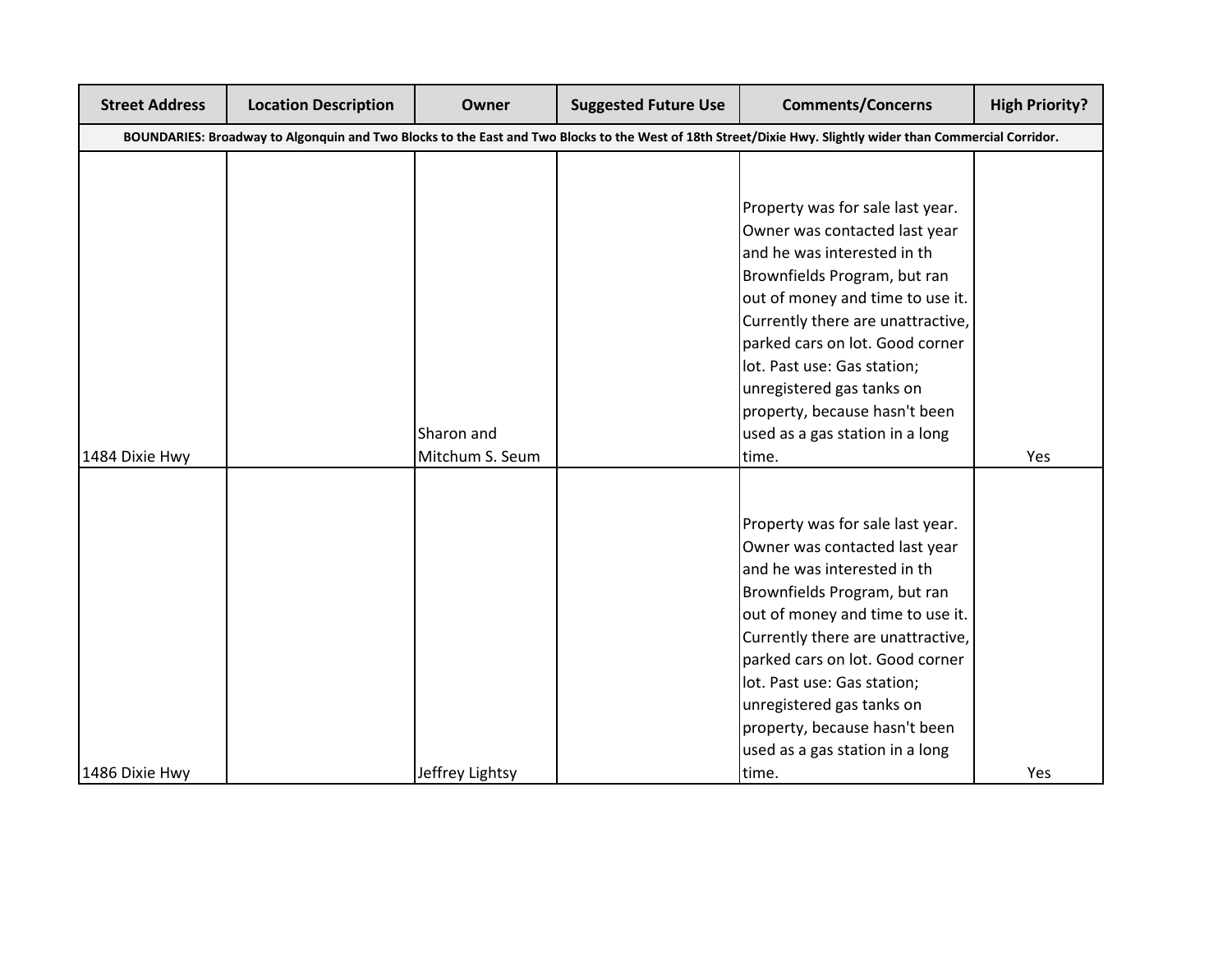| <b>Street Address</b> | <b>Location Description</b> | <b>Owner</b>             | <b>Suggested Future Use</b> | <b>Comments/Concerns</b>                                                                                                                                   | <b>High Priority?</b> |
|-----------------------|-----------------------------|--------------------------|-----------------------------|------------------------------------------------------------------------------------------------------------------------------------------------------------|-----------------------|
|                       |                             |                          |                             | BOUNDARIES: Broadway to Algonquin and Two Blocks to the East and Two Blocks to the West of 18th Street/Dixie Hwy. Slightly wider than Commercial Corridor. |                       |
|                       |                             |                          |                             |                                                                                                                                                            |                       |
|                       |                             |                          |                             |                                                                                                                                                            |                       |
|                       |                             |                          |                             | Building on the site is collapsing.                                                                                                                        |                       |
|                       |                             |                          |                             | Owner of adjacent property at                                                                                                                              |                       |
|                       |                             |                          |                             | 1720 W. Lee St. is interested in                                                                                                                           |                       |
|                       |                             |                          |                             | purchasing the property, but                                                                                                                               |                       |
|                       |                             |                          |                             | there may be legal issues with                                                                                                                             |                       |
|                       |                             |                          |                             | the property. Past use:                                                                                                                                    |                       |
|                       |                             |                          |                             | Hammund Manufacturing. Steel                                                                                                                               |                       |
|                       |                             | Land trust in the        |                             | pickling was done on site, so                                                                                                                              |                       |
|                       |                             | name of G.H.             |                             | there is chromic acid                                                                                                                                      |                       |
| 1715 Dixie Hwy        |                             | Shareef                  |                             | contamination at the very least.                                                                                                                           | Yes                   |
|                       |                             |                          |                             |                                                                                                                                                            |                       |
|                       |                             |                          |                             | Mr. Badouan wants to purchase                                                                                                                              |                       |
|                       |                             |                          |                             | the strip of land next to 1731                                                                                                                             |                       |
|                       |                             |                          |                             | (where the railroad tracks used                                                                                                                            |                       |
| 1731 Dixie Hwy        |                             | Abdallah Badouan         |                             | to be) and put in a used car lot.                                                                                                                          |                       |
|                       |                             |                          |                             |                                                                                                                                                            |                       |
| 1336 S. 20th St.      |                             | Tony D. Watts            |                             | Vacant and boarded properties                                                                                                                              |                       |
|                       |                             |                          |                             |                                                                                                                                                            |                       |
| 1338 S. 20th St       |                             | <b>Nathaniel Simmons</b> |                             | Vacant and boarded properties                                                                                                                              |                       |
|                       |                             |                          |                             |                                                                                                                                                            |                       |
| 1339 S. 20th St       |                             | Dominique Kemp           |                             | Vacant and boarded properties                                                                                                                              |                       |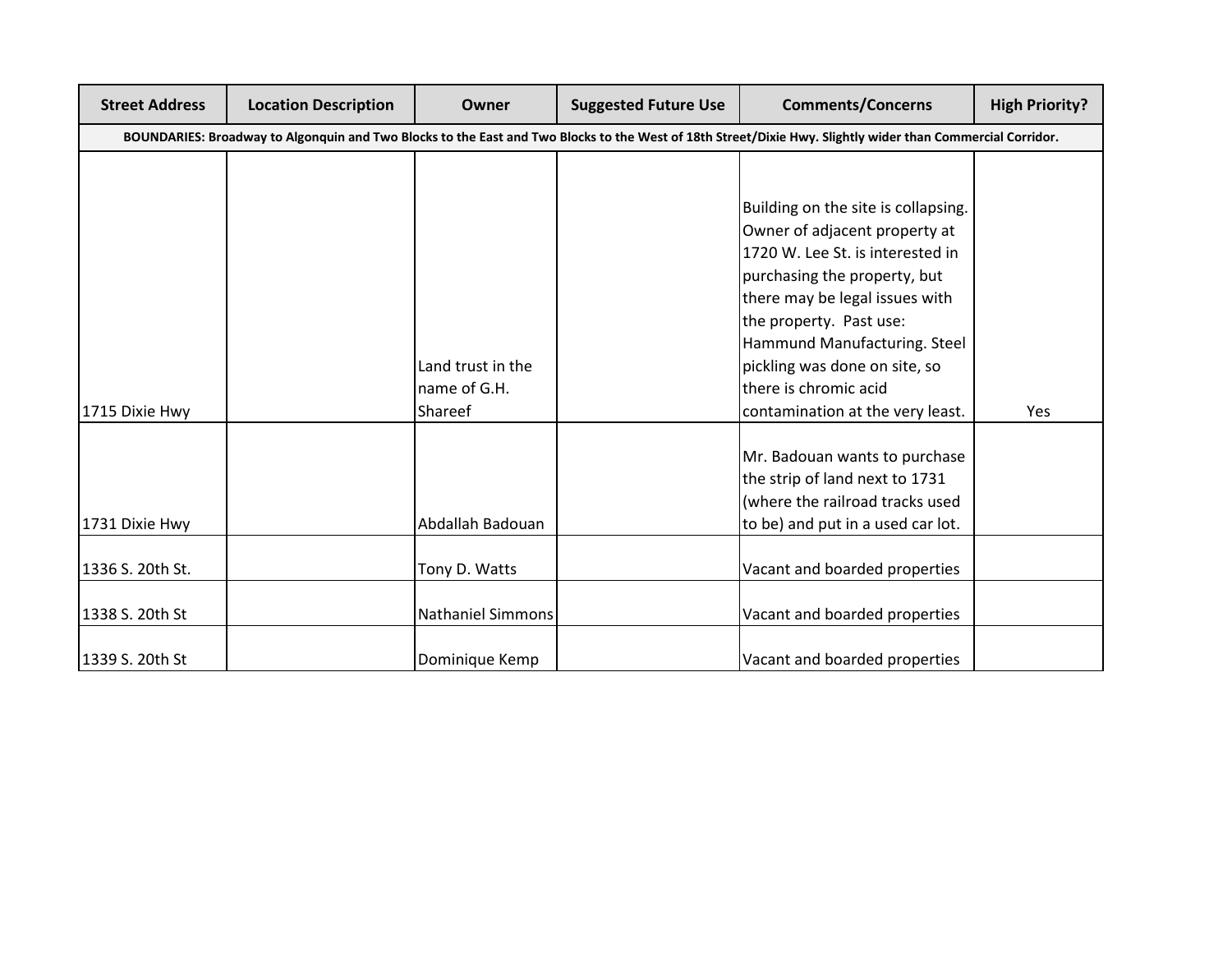| <b>Street Address</b> | <b>Location Description</b>                                                           | Owner                                                             | <b>Suggested Future Use</b> | <b>Comments/Concerns</b>                                                                                                                                                                                       | <b>High Priority?</b> |
|-----------------------|---------------------------------------------------------------------------------------|-------------------------------------------------------------------|-----------------------------|----------------------------------------------------------------------------------------------------------------------------------------------------------------------------------------------------------------|-----------------------|
|                       |                                                                                       |                                                                   |                             | BOUNDARIES: Broadway to Algonquin and Two Blocks to the East and Two Blocks to the West of 18th Street/Dixie Hwy. Slightly wider than Commercial Corridor.                                                     |                       |
|                       |                                                                                       |                                                                   |                             | This is a newer home, but<br>because the street is so short<br>the boarded-up homes on the<br>block are a detriment to<br>development. Habitat for<br>Humanity has shown their<br>vacant land on the street to |                       |
|                       |                                                                                       | <b>Real Estate</b>                                                |                             | potential home owners, but<br>they are deterred by the vacant,                                                                                                                                                 |                       |
| 1345 S. 20th St       |                                                                                       | Investments<br>Landbank<br>Authority,<br>Inc./Louisville<br>Metro |                             | boarded-up houses.                                                                                                                                                                                             |                       |
| 1364 S. 20th St       |                                                                                       | Government                                                        |                             |                                                                                                                                                                                                                |                       |
| St.                   | Vacant lot at corner of<br>840 Dr. W. J. Hodge   Howard St and Dr. W. J.<br>Hodge St. | Brown-Forman<br>Corp.                                             | Urban Skate Park            | Vacant, but well-kept and<br>fenced                                                                                                                                                                            |                       |
| 1327 S. 22nd St       |                                                                                       | Landbank<br>Authority,<br>Inc./Louisville<br>Metro<br>Government  |                             |                                                                                                                                                                                                                |                       |
|                       |                                                                                       |                                                                   |                             |                                                                                                                                                                                                                |                       |
| 1336 S. 22nd St       |                                                                                       | Landbank<br>Authority,<br>Inc./Louisville<br>Metro<br>Government  |                             |                                                                                                                                                                                                                |                       |
|                       |                                                                                       |                                                                   |                             |                                                                                                                                                                                                                |                       |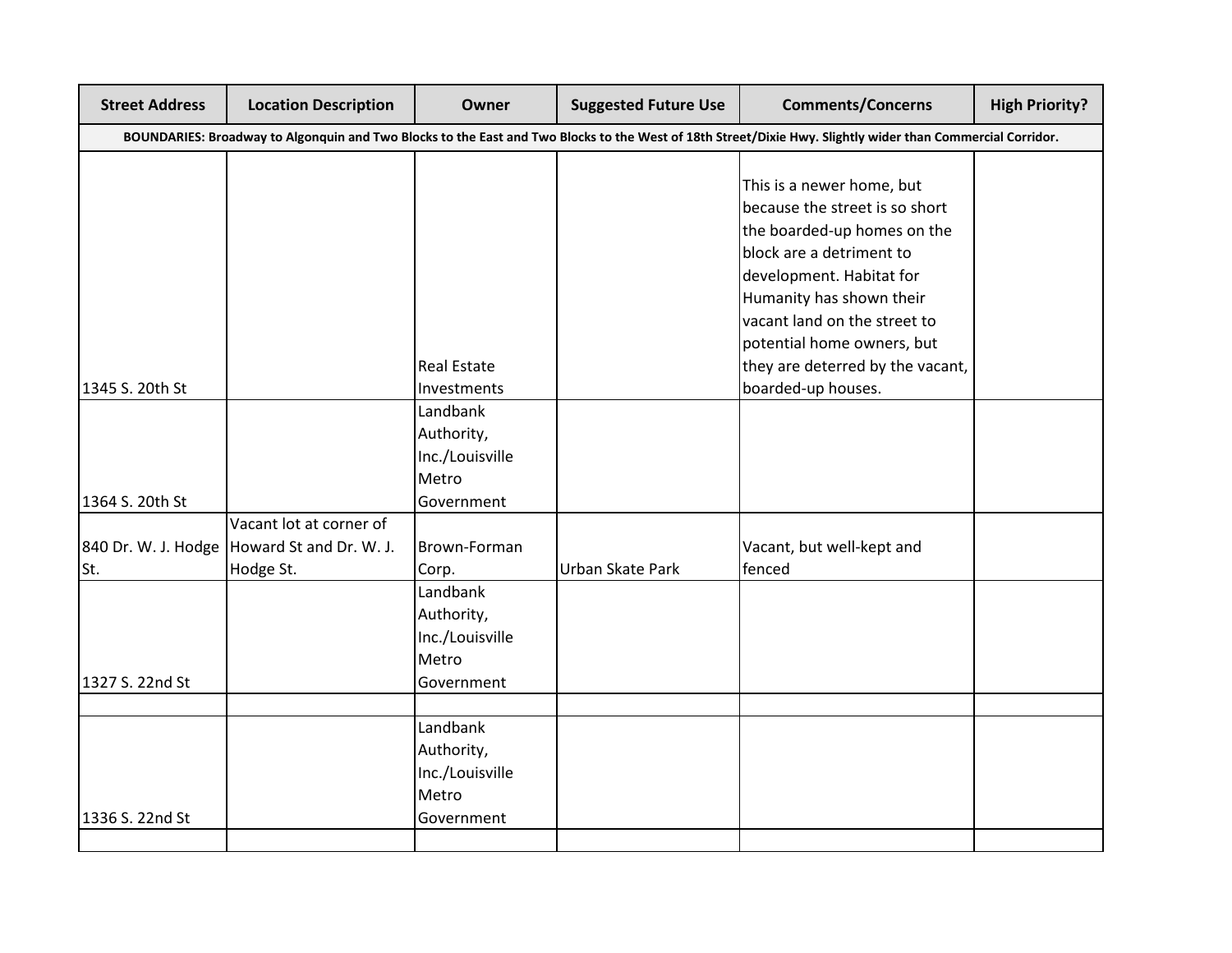| <b>Street Address</b> | <b>Location Description</b>                                                                                                                                | Owner           | <b>Suggested Future Use</b> | <b>Comments/Concerns</b>         | <b>High Priority?</b> |  |  |  |
|-----------------------|------------------------------------------------------------------------------------------------------------------------------------------------------------|-----------------|-----------------------------|----------------------------------|-----------------------|--|--|--|
|                       | BOUNDARIES: Broadway to Algonquin and Two Blocks to the East and Two Blocks to the West of 18th Street/Dixie Hwy. Slightly wider than Commercial Corridor. |                 |                             |                                  |                       |  |  |  |
|                       |                                                                                                                                                            |                 | YMCA/UofL/proposed          |                                  |                       |  |  |  |
|                       |                                                                                                                                                            |                 | full service facility with  |                                  |                       |  |  |  |
|                       | Phillip Morris Site:                                                                                                                                       |                 | outdoor athletic fields     |                                  |                       |  |  |  |
| 1700 W. Broadway      | Southeast corner of S.                                                                                                                                     |                 | and community garden;       | YMCA/State UST data 3 tanks      |                       |  |  |  |
| & 755 Dixie Hwy       | 18th St and W. Broadway   YMCA                                                                                                                             |                 | mixed use                   | remain                           | Yes                   |  |  |  |
| 1800 W Broadway       | Phillip Morris Site:                                                                                                                                       | New Bridge      | <b>Mixed Use Commercial</b> | <b>TMG Developer</b>             |                       |  |  |  |
|                       | Southwest corner of S.                                                                                                                                     | Development LLC | Retail                      |                                  |                       |  |  |  |
|                       | 18th St and W. Broadway                                                                                                                                    |                 |                             |                                  |                       |  |  |  |
|                       |                                                                                                                                                            | Landbank        |                             |                                  |                       |  |  |  |
|                       |                                                                                                                                                            | Authority,      |                             |                                  |                       |  |  |  |
|                       |                                                                                                                                                            | Inc./Louisville |                             |                                  |                       |  |  |  |
|                       |                                                                                                                                                            | Metro           |                             |                                  |                       |  |  |  |
| 2208 Anderson St      |                                                                                                                                                            | Government      |                             |                                  |                       |  |  |  |
|                       | Louisville Varnish: S. 15th                                                                                                                                |                 |                             |                                  |                       |  |  |  |
|                       | St; between Maple St and                                                                                                                                   |                 |                             | Property outside corridor        |                       |  |  |  |
| 1400 Maple St         | Date St                                                                                                                                                    |                 |                             | Concern: Air emissions and leaks |                       |  |  |  |
|                       |                                                                                                                                                            | Landbank        |                             |                                  |                       |  |  |  |
|                       |                                                                                                                                                            | Authority,      |                             |                                  |                       |  |  |  |
|                       |                                                                                                                                                            | Inc./Louisville |                             |                                  |                       |  |  |  |
|                       |                                                                                                                                                            | Metro           |                             |                                  |                       |  |  |  |
| 2209 Maple St         |                                                                                                                                                            | Government      |                             |                                  |                       |  |  |  |
|                       |                                                                                                                                                            | Landbank        |                             |                                  |                       |  |  |  |
|                       |                                                                                                                                                            | Authority,      |                             |                                  |                       |  |  |  |
|                       |                                                                                                                                                            | Inc./Louisville |                             |                                  |                       |  |  |  |
| 1710 W.               |                                                                                                                                                            | Metro           |                             |                                  |                       |  |  |  |
| Breckinridge St       |                                                                                                                                                            | Government      |                             |                                  |                       |  |  |  |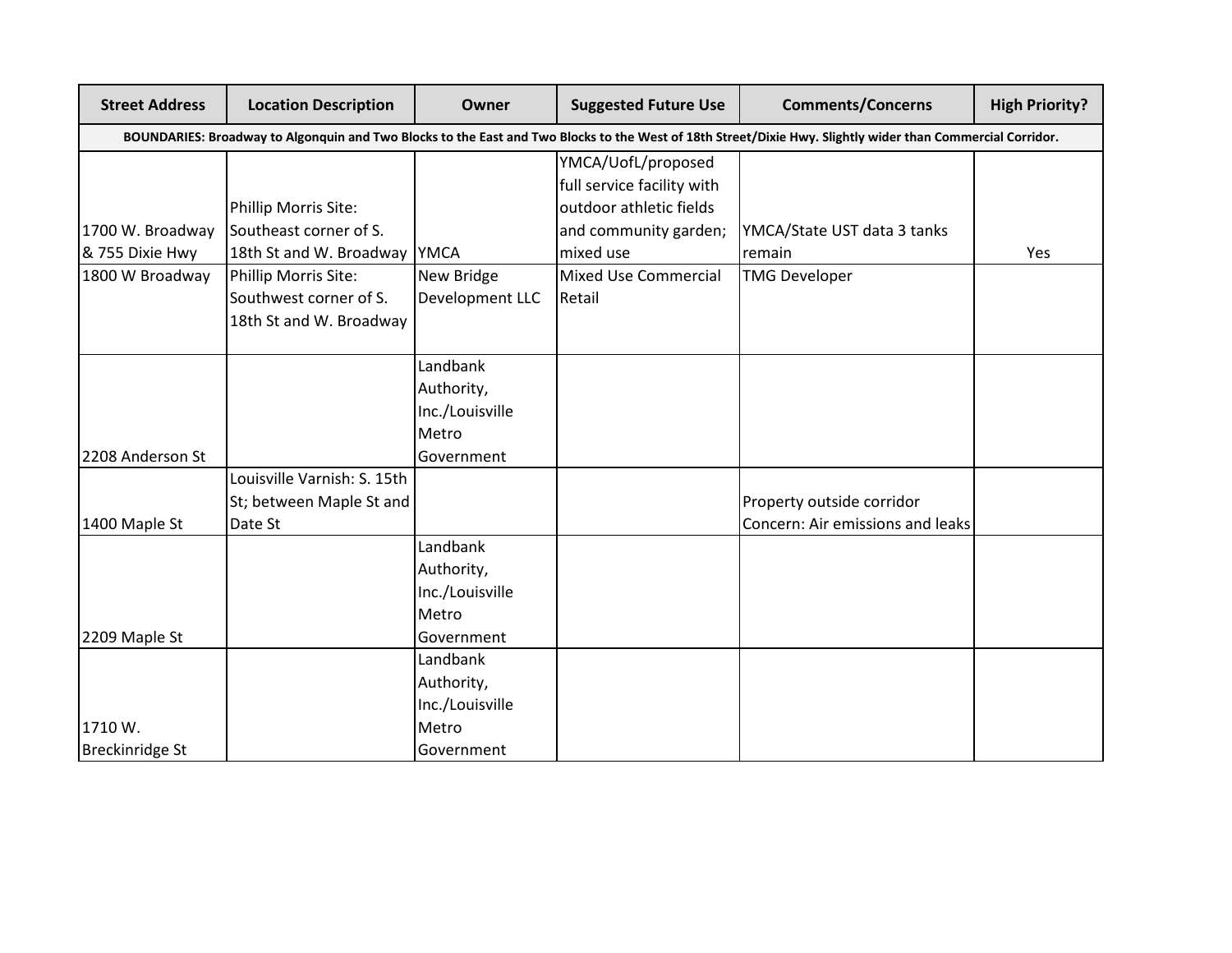| <b>Street Address</b> | <b>Location Description</b> | Owner           | <b>Suggested Future Use</b> | <b>Comments/Concerns</b>                                                                                                                                   | <b>High Priority?</b> |
|-----------------------|-----------------------------|-----------------|-----------------------------|------------------------------------------------------------------------------------------------------------------------------------------------------------|-----------------------|
|                       |                             |                 |                             | BOUNDARIES: Broadway to Algonquin and Two Blocks to the East and Two Blocks to the West of 18th Street/Dixie Hwy. Slightly wider than Commercial Corridor. |                       |
|                       |                             |                 |                             |                                                                                                                                                            |                       |
|                       |                             |                 |                             | Property is sinking: Brown-                                                                                                                                |                       |
|                       |                             |                 |                             | Forman and Heaven Hill                                                                                                                                     |                       |
|                       |                             |                 |                             | acknowledge it floods there.                                                                                                                               |                       |
|                       | Southeast corner of S.      |                 |                             | 1548 Garland Ave owned by                                                                                                                                  |                       |
| 1552 Garland Ave      | 16th St and Garland Ave     | Veora Carpenter |                             | Thomas J. and Veora Jackson                                                                                                                                |                       |
|                       |                             | Landbank        |                             |                                                                                                                                                            |                       |
|                       |                             | Authority,      |                             |                                                                                                                                                            |                       |
|                       |                             | Inc./Louisville |                             |                                                                                                                                                            |                       |
| 1608 W. Kentucky      |                             | Metro           |                             |                                                                                                                                                            |                       |
| <b>St</b>             |                             | Government      |                             |                                                                                                                                                            |                       |
|                       |                             | Landbank        |                             |                                                                                                                                                            |                       |
|                       |                             | Authority,      |                             |                                                                                                                                                            |                       |
|                       |                             | Inc./Louisville |                             |                                                                                                                                                            |                       |
| 1610 W. Kentucky      |                             | Metro           |                             |                                                                                                                                                            |                       |
| <b>St</b>             |                             | Government      |                             |                                                                                                                                                            |                       |
|                       |                             | Landbank        |                             |                                                                                                                                                            |                       |
|                       |                             | Authority,      |                             |                                                                                                                                                            |                       |
|                       |                             | Inc./Louisville |                             |                                                                                                                                                            |                       |
| 1616 W. Kentucky      |                             | Metro           |                             |                                                                                                                                                            |                       |
| <b>St</b>             |                             | Government      |                             |                                                                                                                                                            |                       |
|                       |                             | Landbank        |                             |                                                                                                                                                            |                       |
|                       |                             | Authority,      |                             |                                                                                                                                                            |                       |
|                       |                             | Inc./Louisville |                             |                                                                                                                                                            |                       |
| 1618 W. Kentucky      |                             | Metro           |                             |                                                                                                                                                            |                       |
| <b>St</b>             |                             | Government      |                             |                                                                                                                                                            |                       |
|                       |                             | Landbank        |                             |                                                                                                                                                            |                       |
|                       |                             | Authority,      |                             |                                                                                                                                                            |                       |
|                       |                             | Inc./Louisville |                             |                                                                                                                                                            |                       |
| 1729 W. Kentucky      |                             | Metro           |                             |                                                                                                                                                            |                       |
| <b>St</b>             |                             | Government      |                             |                                                                                                                                                            |                       |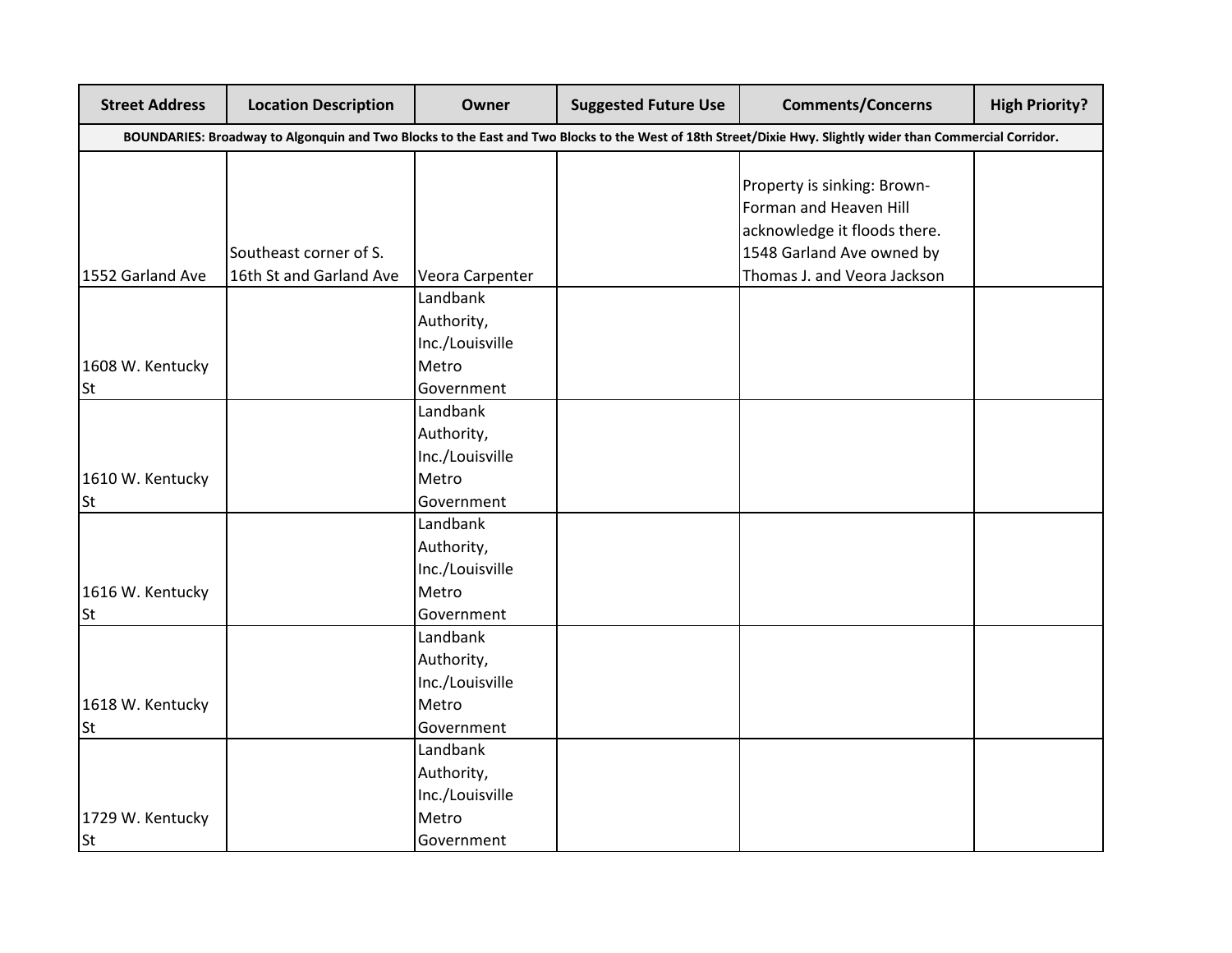| <b>Street Address</b> | <b>Location Description</b>                                                                                                                                | Owner            | <b>Suggested Future Use</b> | <b>Comments/Concerns</b>                                 | <b>High Priority?</b> |  |
|-----------------------|------------------------------------------------------------------------------------------------------------------------------------------------------------|------------------|-----------------------------|----------------------------------------------------------|-----------------------|--|
|                       | BOUNDARIES: Broadway to Algonquin and Two Blocks to the East and Two Blocks to the West of 18th Street/Dixie Hwy. Slightly wider than Commercial Corridor. |                  |                             |                                                          |                       |  |
|                       |                                                                                                                                                            | Landbank         |                             |                                                          |                       |  |
|                       |                                                                                                                                                            | Authority,       |                             |                                                          |                       |  |
|                       |                                                                                                                                                            | Inc./Louisville  |                             |                                                          |                       |  |
| 1729-R W. Kentucky    |                                                                                                                                                            | Metro            |                             |                                                          |                       |  |
| <b>St</b>             |                                                                                                                                                            | Government       |                             |                                                          |                       |  |
|                       |                                                                                                                                                            |                  |                             |                                                          |                       |  |
|                       |                                                                                                                                                            |                  |                             | Eyesore - needs to be torn                               |                       |  |
|                       |                                                                                                                                                            |                  |                             | down. Listed by PVA as 1021                              |                       |  |
|                       |                                                                                                                                                            | Roosevelt J and  |                             | Dixie Hwy. Property includes                             |                       |  |
|                       |                                                                                                                                                            | Gertrude Stennis |                             | Bowling alley and activity 1021 and 1023 Dixie Hwy. Past |                       |  |
| 1725 Prentice St      |                                                                                                                                                            | Trust            | center; residential         | use: Drugstore and apartments                            | Yes                   |  |
|                       |                                                                                                                                                            | Landbank         |                             |                                                          |                       |  |
|                       |                                                                                                                                                            | Authority,       |                             |                                                          |                       |  |
|                       |                                                                                                                                                            | Inc./Louisville  |                             |                                                          |                       |  |
| 1702 W. St.           |                                                                                                                                                            | Metro            |                             |                                                          |                       |  |
| Catherine St          |                                                                                                                                                            | Government       |                             |                                                          |                       |  |
|                       |                                                                                                                                                            | Landbank         |                             |                                                          |                       |  |
|                       |                                                                                                                                                            | Authority,       |                             |                                                          |                       |  |
|                       |                                                                                                                                                            | Inc./Louisville  |                             |                                                          |                       |  |
| 1725 W. St.           |                                                                                                                                                            | Metro            |                             |                                                          |                       |  |
| <b>Catherine St</b>   |                                                                                                                                                            | Government       |                             |                                                          |                       |  |
|                       |                                                                                                                                                            | Landbank         |                             |                                                          |                       |  |
|                       |                                                                                                                                                            | Authority,       |                             |                                                          |                       |  |
|                       |                                                                                                                                                            | Inc./Louisville  |                             |                                                          |                       |  |
|                       |                                                                                                                                                            | Metro            |                             |                                                          |                       |  |
| 1731 Gallagher St     |                                                                                                                                                            | Government       |                             |                                                          |                       |  |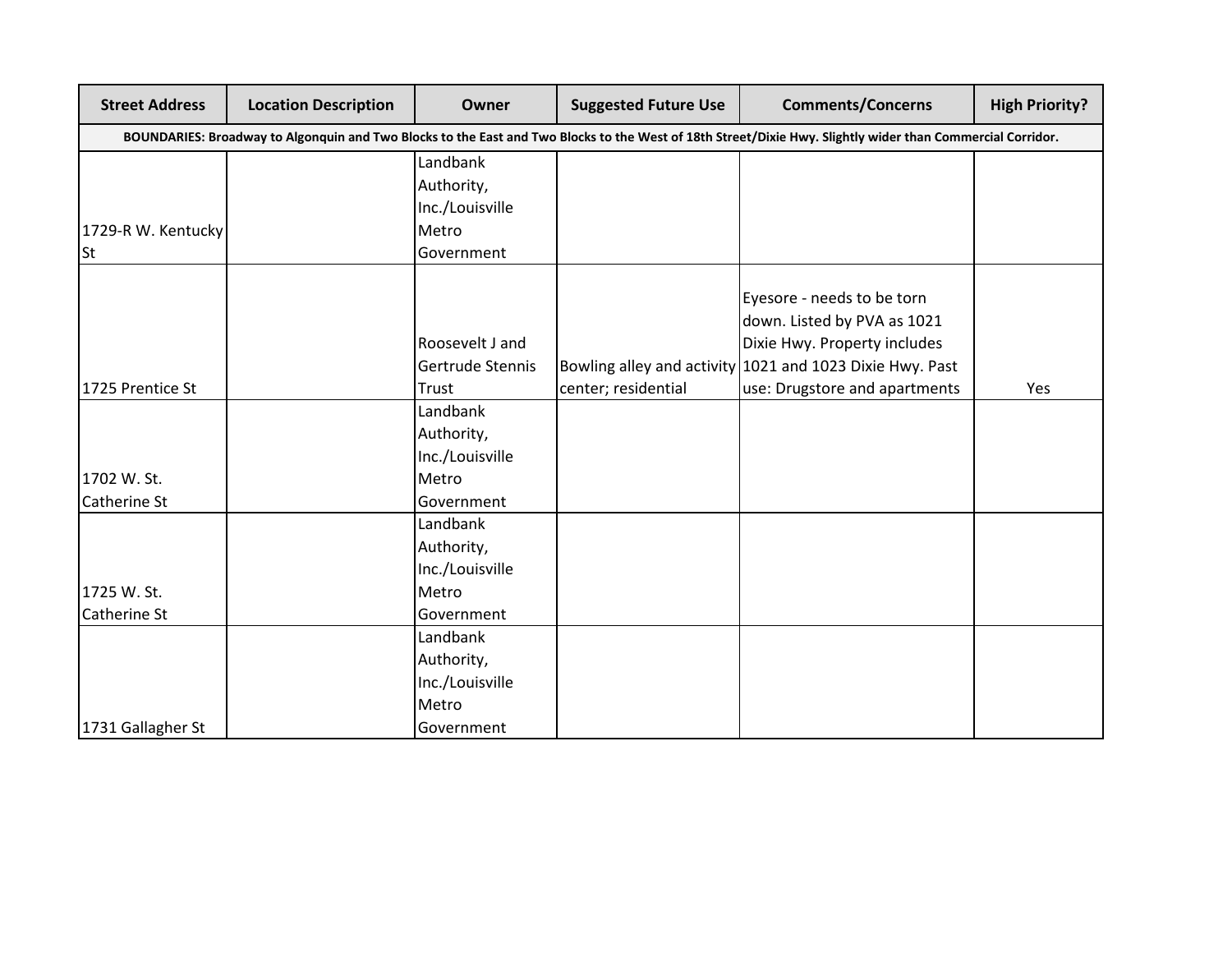| <b>Street Address</b> | <b>Location Description</b> | Owner             | <b>Suggested Future Use</b> | <b>Comments/Concerns</b>                                                                                                                                   | <b>High Priority?</b> |
|-----------------------|-----------------------------|-------------------|-----------------------------|------------------------------------------------------------------------------------------------------------------------------------------------------------|-----------------------|
|                       |                             |                   |                             | BOUNDARIES: Broadway to Algonquin and Two Blocks to the East and Two Blocks to the West of 18th Street/Dixie Hwy. Slightly wider than Commercial Corridor. |                       |
|                       |                             |                   |                             |                                                                                                                                                            |                       |
|                       |                             |                   | Renovate center up to       |                                                                                                                                                            |                       |
|                       |                             |                   | standards-for-use; after    |                                                                                                                                                            |                       |
|                       |                             |                   | school programs for         |                                                                                                                                                            |                       |
| 1732 Gallagher St     |                             | United Clubs Inc. | families; food pantry       | Former residential house                                                                                                                                   | Yes                   |
|                       |                             | Landbank          |                             |                                                                                                                                                            |                       |
|                       |                             | Authority,        |                             |                                                                                                                                                            |                       |
|                       |                             | Inc./Louisville   |                             |                                                                                                                                                            |                       |
|                       |                             | Metro             |                             |                                                                                                                                                            |                       |
| 1733 Gallagher St     |                             | Government        |                             |                                                                                                                                                            |                       |
|                       |                             | Landbank          |                             |                                                                                                                                                            |                       |
|                       |                             | Authority,        |                             |                                                                                                                                                            |                       |
|                       |                             | Inc./Louisville   |                             |                                                                                                                                                            |                       |
|                       |                             | Metro             |                             |                                                                                                                                                            |                       |
| 1733-R Gallagher St   |                             | Government        |                             |                                                                                                                                                            |                       |
|                       |                             | Landbank          |                             |                                                                                                                                                            |                       |
|                       |                             | Authority,        |                             |                                                                                                                                                            |                       |
|                       |                             | Inc./Louisville   |                             |                                                                                                                                                            |                       |
|                       |                             | Metro             |                             |                                                                                                                                                            |                       |
| 1735 Gallagher St     |                             | Government        |                             |                                                                                                                                                            |                       |
|                       |                             | Landbank          |                             |                                                                                                                                                            |                       |
|                       |                             | Authority,        |                             |                                                                                                                                                            |                       |
|                       |                             | Inc./Louisville   |                             |                                                                                                                                                            |                       |
|                       |                             | Metro             |                             | Listed as part of 1735 Gallagher                                                                                                                           |                       |
| 1737 Gallagher St     |                             | Government        |                             | <b>St</b>                                                                                                                                                  |                       |
|                       |                             | Landbank          |                             |                                                                                                                                                            |                       |
|                       |                             | Authority,        |                             |                                                                                                                                                            |                       |
|                       |                             | Inc./Louisville   |                             |                                                                                                                                                            |                       |
|                       |                             | Metro             |                             |                                                                                                                                                            |                       |
| 1522 Hale Ave         |                             | Government        |                             |                                                                                                                                                            |                       |
|                       |                             |                   |                             |                                                                                                                                                            |                       |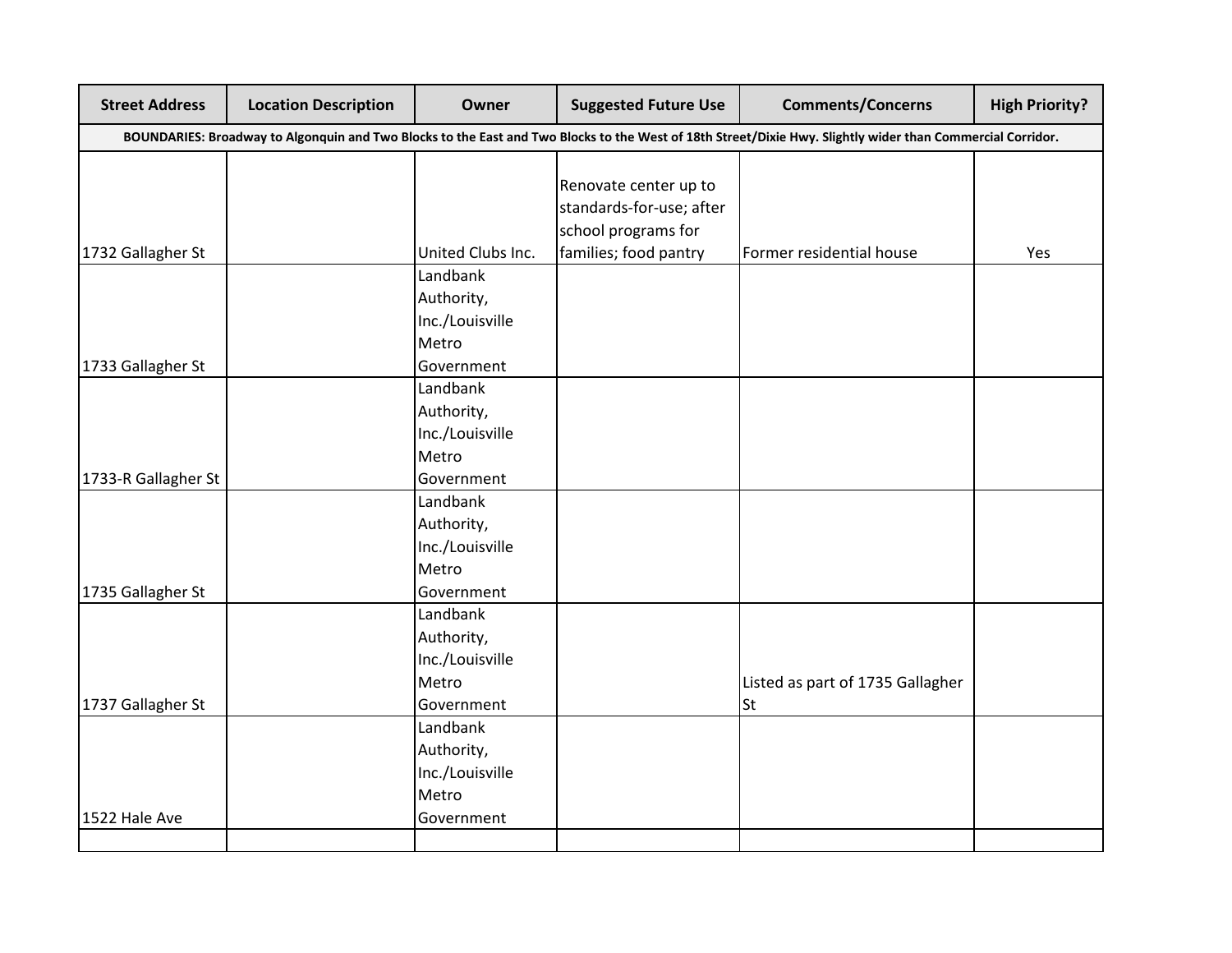| <b>Street Address</b> | <b>Location Description</b>                                                                                                                                | Owner           | <b>Suggested Future Use</b> | <b>Comments/Concerns</b>         | <b>High Priority?</b> |  |  |  |
|-----------------------|------------------------------------------------------------------------------------------------------------------------------------------------------------|-----------------|-----------------------------|----------------------------------|-----------------------|--|--|--|
|                       | BOUNDARIES: Broadway to Algonquin and Two Blocks to the East and Two Blocks to the West of 18th Street/Dixie Hwy. Slightly wider than Commercial Corridor. |                 |                             |                                  |                       |  |  |  |
|                       |                                                                                                                                                            | Landbank        |                             |                                  |                       |  |  |  |
|                       |                                                                                                                                                            | Authority,      |                             |                                  |                       |  |  |  |
|                       |                                                                                                                                                            | Inc./Louisville |                             |                                  |                       |  |  |  |
|                       |                                                                                                                                                            | Metro           |                             |                                  |                       |  |  |  |
| 1742 Hale Ave         |                                                                                                                                                            | Government      |                             |                                  |                       |  |  |  |
|                       |                                                                                                                                                            | Landbank        |                             |                                  |                       |  |  |  |
|                       |                                                                                                                                                            | Authority,      |                             |                                  |                       |  |  |  |
|                       |                                                                                                                                                            | Inc./Louisville |                             |                                  |                       |  |  |  |
|                       |                                                                                                                                                            | Metro           |                             |                                  |                       |  |  |  |
| 1743 Hale Ave         |                                                                                                                                                            | Government      |                             |                                  |                       |  |  |  |
|                       |                                                                                                                                                            |                 |                             | Past use: Beauty Shop that was   |                       |  |  |  |
|                       |                                                                                                                                                            | Rozella Monroe  |                             | vandalized and the property was  |                       |  |  |  |
| 1415 W. Oak St        |                                                                                                                                                            | <b>Trabue</b>   |                             | cleared                          |                       |  |  |  |
|                       |                                                                                                                                                            | Landbank        |                             |                                  |                       |  |  |  |
|                       |                                                                                                                                                            | Authority,      |                             |                                  |                       |  |  |  |
|                       |                                                                                                                                                            | Inc./Louisville |                             |                                  |                       |  |  |  |
|                       |                                                                                                                                                            | Metro           |                             |                                  |                       |  |  |  |
| 1634 Dumesnil St      |                                                                                                                                                            | Government      |                             |                                  |                       |  |  |  |
|                       |                                                                                                                                                            |                 |                             | Vacant land. Past use: Silco Dry |                       |  |  |  |
| 1783 W. Ormsby        |                                                                                                                                                            |                 | Cleaned up and possibly     | Cleaners - potentially           |                       |  |  |  |
| Ave                   |                                                                                                                                                            | George Gehrig   | housing there               | contaminated land                |                       |  |  |  |
|                       |                                                                                                                                                            |                 |                             |                                  |                       |  |  |  |
|                       |                                                                                                                                                            |                 |                             | Vacant land. PVA lists this as   |                       |  |  |  |
|                       |                                                                                                                                                            |                 |                             | 1783 W. Ormsby Ave. Past use:    |                       |  |  |  |
| 1785 W. Ormsby        |                                                                                                                                                            |                 | Cleaned up and possibly     | Silco Dry Cleaners - potentially |                       |  |  |  |
| Ave                   |                                                                                                                                                            | George Gehrig   | housing there               | contaminated land                |                       |  |  |  |
|                       |                                                                                                                                                            | Landbank        |                             |                                  |                       |  |  |  |
|                       |                                                                                                                                                            | Authority,      |                             |                                  |                       |  |  |  |
|                       |                                                                                                                                                            | Inc./Louisville |                             |                                  |                       |  |  |  |
|                       |                                                                                                                                                            | Metro           |                             |                                  |                       |  |  |  |
| 1631 Wilson Ave       |                                                                                                                                                            | Government      |                             |                                  |                       |  |  |  |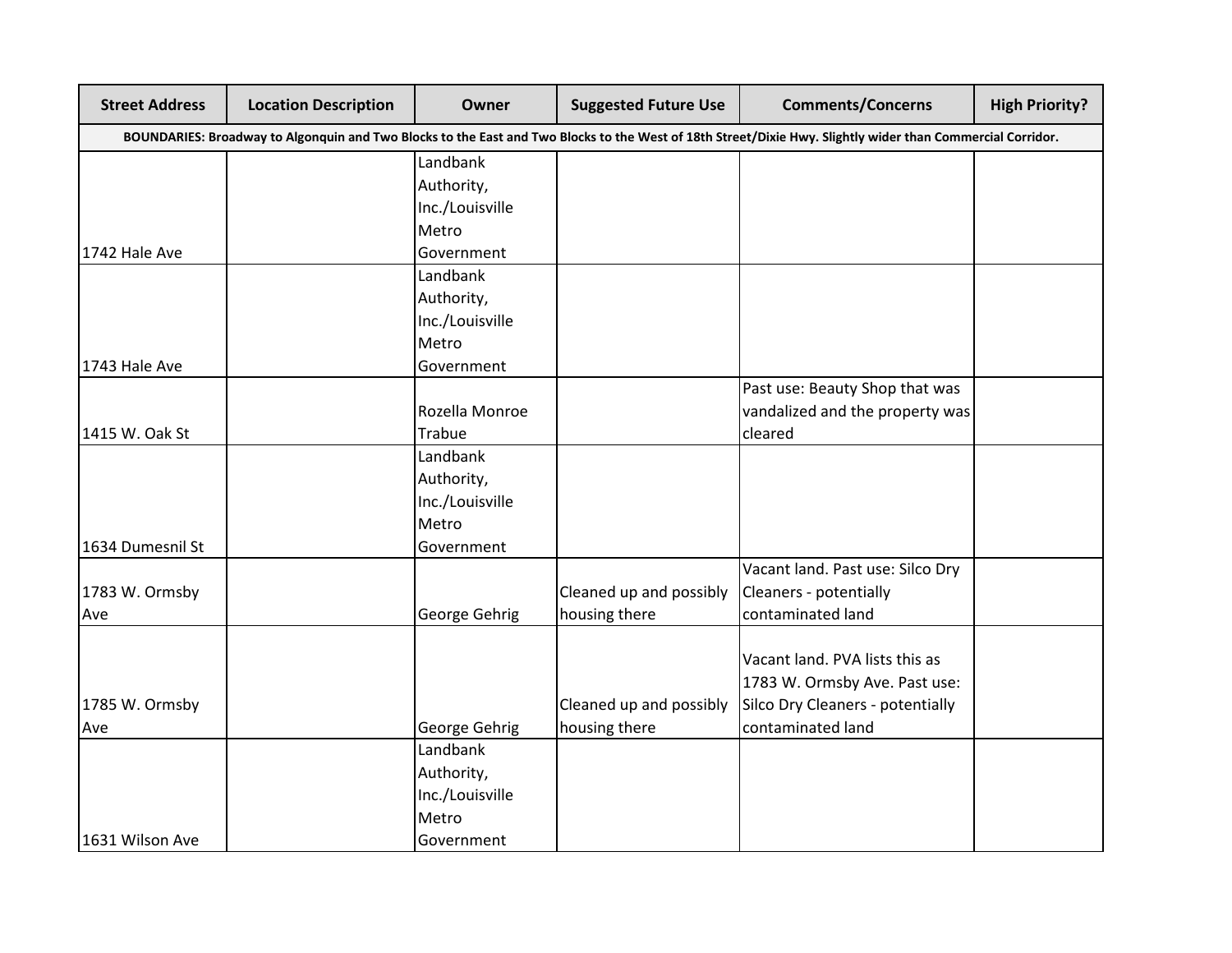| <b>Street Address</b> | <b>Location Description</b>                                                                                                                                | Owner           | <b>Suggested Future Use</b> | <b>Comments/Concerns</b>         | <b>High Priority?</b> |  |  |  |
|-----------------------|------------------------------------------------------------------------------------------------------------------------------------------------------------|-----------------|-----------------------------|----------------------------------|-----------------------|--|--|--|
|                       | BOUNDARIES: Broadway to Algonquin and Two Blocks to the East and Two Blocks to the West of 18th Street/Dixie Hwy. Slightly wider than Commercial Corridor. |                 |                             |                                  |                       |  |  |  |
|                       |                                                                                                                                                            | Landbank        |                             |                                  |                       |  |  |  |
|                       |                                                                                                                                                            | Authority,      |                             |                                  |                       |  |  |  |
|                       |                                                                                                                                                            | Inc./Louisville |                             | On the Landbank Property list    |                       |  |  |  |
|                       |                                                                                                                                                            | Metro           |                             | but according to PVA and LOJIC:  |                       |  |  |  |
| 1735 Wilson Ave       |                                                                                                                                                            | Government      |                             | owned by Martious White          |                       |  |  |  |
|                       |                                                                                                                                                            | Landbank        |                             | On the Landbank Property list    |                       |  |  |  |
|                       |                                                                                                                                                            | Authority,      |                             | but according to PVA and LOJIC:  |                       |  |  |  |
|                       |                                                                                                                                                            | Inc./Louisville |                             | 1745 R is listed as part of 1743 |                       |  |  |  |
|                       |                                                                                                                                                            | Metro           |                             | Wilson Ave, which is owned by    |                       |  |  |  |
| 1745 R Wilson Ave     |                                                                                                                                                            | Government      |                             | James A. Wilson, Sr.             |                       |  |  |  |
|                       |                                                                                                                                                            | Landbank        |                             |                                  |                       |  |  |  |
|                       |                                                                                                                                                            | Authority,      |                             | On the Landbank Property List    |                       |  |  |  |
|                       |                                                                                                                                                            | Inc./Louisville |                             | but according to PVA and LOJIC:  |                       |  |  |  |
|                       |                                                                                                                                                            | Metro           |                             | owned by Renzon Construction,    |                       |  |  |  |
| 1799 Wilson Ave       |                                                                                                                                                            | Government      |                             | <b>LLC</b>                       |                       |  |  |  |
|                       |                                                                                                                                                            | Landbank        |                             |                                  |                       |  |  |  |
|                       |                                                                                                                                                            | Authority,      |                             |                                  |                       |  |  |  |
|                       |                                                                                                                                                            | Inc./Louisville |                             |                                  |                       |  |  |  |
|                       |                                                                                                                                                            | Metro           |                             |                                  |                       |  |  |  |
| 2018 Wilson Ave       |                                                                                                                                                            | Government      |                             |                                  |                       |  |  |  |
|                       |                                                                                                                                                            | Landbank        |                             |                                  |                       |  |  |  |
|                       |                                                                                                                                                            | Authority,      |                             |                                  |                       |  |  |  |
|                       |                                                                                                                                                            | Inc./Louisville |                             |                                  |                       |  |  |  |
|                       |                                                                                                                                                            | Metro           |                             |                                  |                       |  |  |  |
| 2102 Wilson Ave       |                                                                                                                                                            | Government      |                             |                                  |                       |  |  |  |
|                       |                                                                                                                                                            | Landbank        |                             |                                  |                       |  |  |  |
|                       |                                                                                                                                                            | Authority,      |                             |                                  |                       |  |  |  |
|                       |                                                                                                                                                            | Inc./Louisville |                             |                                  |                       |  |  |  |
|                       |                                                                                                                                                            | Metro           |                             |                                  |                       |  |  |  |
| 1722 St. Louis Ave    |                                                                                                                                                            | Government      |                             |                                  |                       |  |  |  |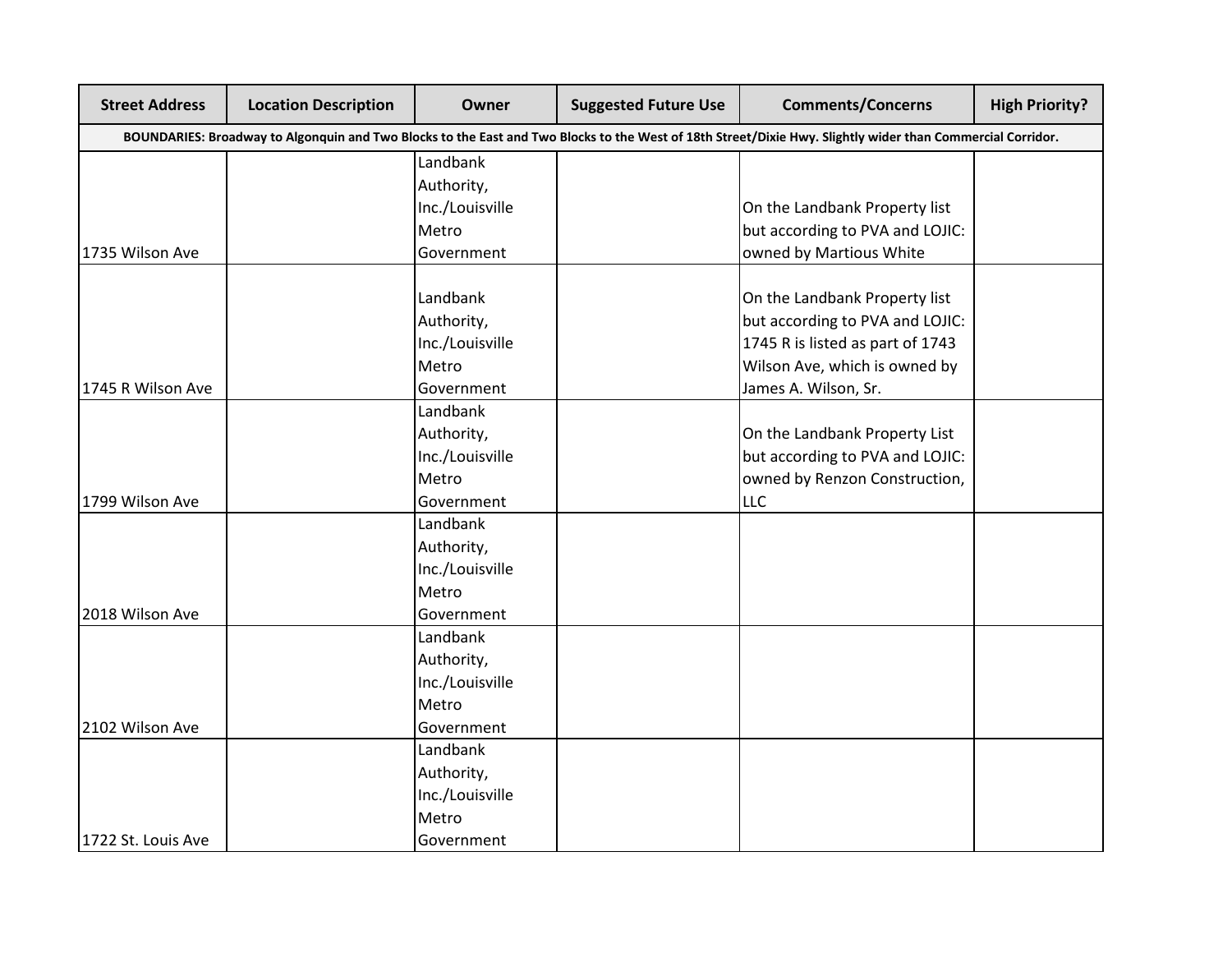| <b>Street Address</b> | <b>Location Description</b> | Owner           | <b>Suggested Future Use</b> | <b>Comments/Concerns</b>                                                                                                                                   | <b>High Priority?</b> |
|-----------------------|-----------------------------|-----------------|-----------------------------|------------------------------------------------------------------------------------------------------------------------------------------------------------|-----------------------|
|                       |                             |                 |                             | BOUNDARIES: Broadway to Algonquin and Two Blocks to the East and Two Blocks to the West of 18th Street/Dixie Hwy. Slightly wider than Commercial Corridor. |                       |
|                       |                             | Landbank        |                             |                                                                                                                                                            |                       |
|                       |                             | Authority,      |                             |                                                                                                                                                            |                       |
|                       |                             | Inc./Louisville |                             |                                                                                                                                                            |                       |
|                       |                             | Metro           |                             |                                                                                                                                                            |                       |
| 1740 St. Louis Ave    |                             | Government      |                             |                                                                                                                                                            |                       |
|                       |                             | Landbank        |                             |                                                                                                                                                            |                       |
|                       |                             | Authority,      |                             |                                                                                                                                                            |                       |
|                       |                             | Inc./Louisville |                             |                                                                                                                                                            |                       |
|                       |                             | Metro           |                             |                                                                                                                                                            |                       |
| 2001 St. Louis Ave    |                             | Government      |                             |                                                                                                                                                            |                       |
|                       |                             | Landbank        |                             |                                                                                                                                                            |                       |
|                       |                             | Authority,      |                             |                                                                                                                                                            |                       |
|                       |                             | Inc./Louisville |                             |                                                                                                                                                            |                       |
|                       |                             | Metro           |                             |                                                                                                                                                            |                       |
| 2005 St. Louis Ave    |                             | Government      |                             |                                                                                                                                                            |                       |
|                       |                             | Landbank        |                             |                                                                                                                                                            |                       |
|                       |                             | Authority,      |                             |                                                                                                                                                            |                       |
|                       |                             | Inc./Louisville |                             |                                                                                                                                                            |                       |
|                       |                             | Metro           |                             |                                                                                                                                                            |                       |
| 2103 St. Louis Ave    |                             | Government      |                             |                                                                                                                                                            |                       |
|                       |                             | Landbank        |                             |                                                                                                                                                            |                       |
|                       |                             | Authority,      |                             |                                                                                                                                                            |                       |
|                       |                             | Inc./Louisville |                             |                                                                                                                                                            |                       |
|                       |                             | Metro           |                             |                                                                                                                                                            |                       |
| 2018 Standard Ave     |                             | Government      |                             |                                                                                                                                                            |                       |
|                       |                             | Landbank        |                             |                                                                                                                                                            |                       |
|                       |                             | Authority,      |                             | On Landbank Property list but                                                                                                                              |                       |
|                       |                             | Inc./Louisville |                             | according to both PVA and                                                                                                                                  |                       |
|                       |                             | Metro           |                             | LOJIC, there is no property with                                                                                                                           |                       |
| 2020 Standard Ave     |                             | Government      |                             | this address.                                                                                                                                              |                       |
|                       |                             |                 |                             |                                                                                                                                                            |                       |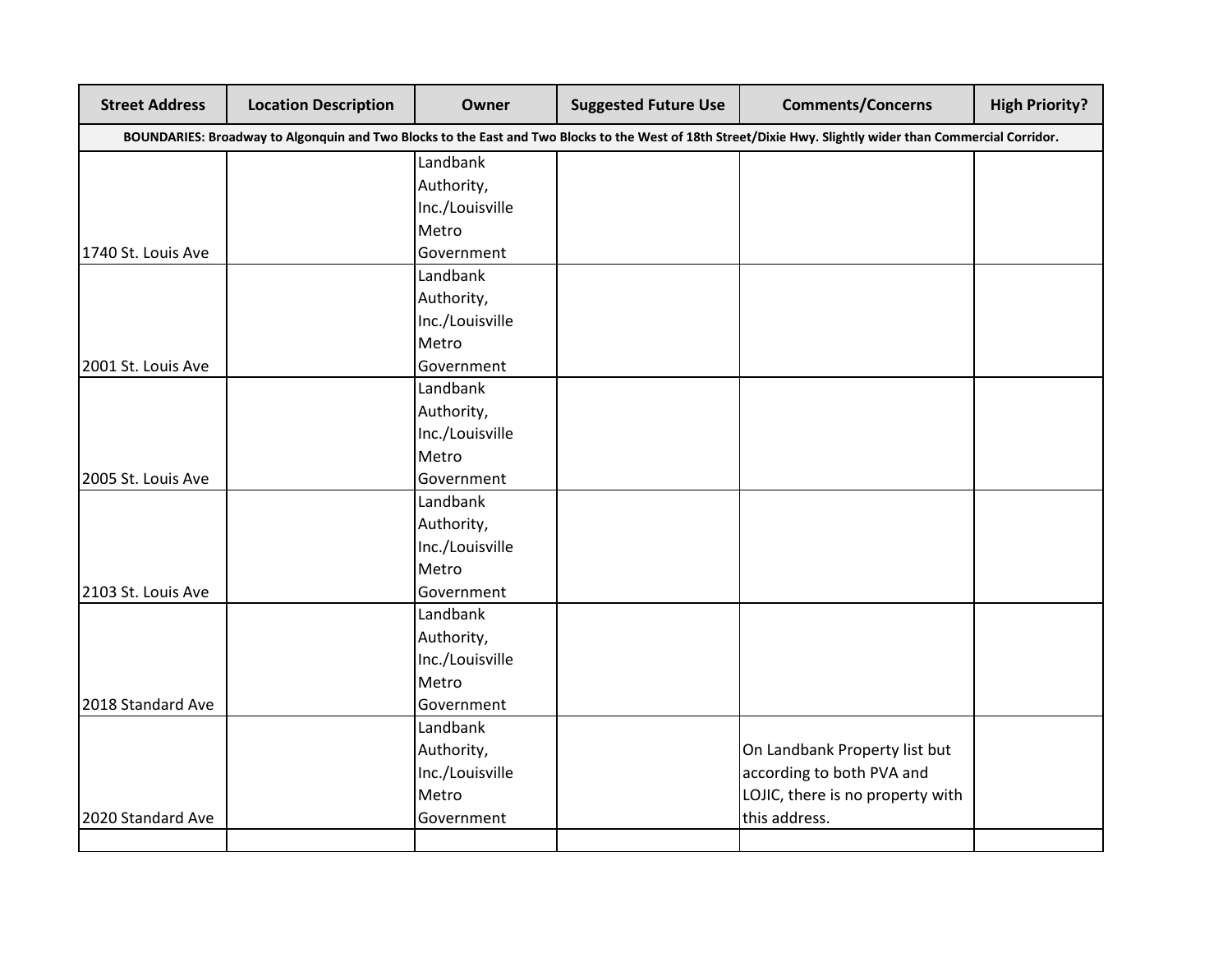| <b>Street Address</b>                                                                                                                                      | <b>Location Description</b> | Owner            | <b>Suggested Future Use</b> | <b>Comments/Concerns</b>        | <b>High Priority?</b> |  |  |  |  |
|------------------------------------------------------------------------------------------------------------------------------------------------------------|-----------------------------|------------------|-----------------------------|---------------------------------|-----------------------|--|--|--|--|
| BOUNDARIES: Broadway to Algonquin and Two Blocks to the East and Two Blocks to the West of 18th Street/Dixie Hwy. Slightly wider than Commercial Corridor. |                             |                  |                             |                                 |                       |  |  |  |  |
|                                                                                                                                                            |                             | Landbank         |                             |                                 |                       |  |  |  |  |
|                                                                                                                                                            |                             | Authority,       |                             |                                 |                       |  |  |  |  |
|                                                                                                                                                            |                             | Inc./Louisville  |                             |                                 |                       |  |  |  |  |
|                                                                                                                                                            |                             | Metro            |                             |                                 |                       |  |  |  |  |
| 2022 Standard Ave                                                                                                                                          |                             | Government       |                             |                                 |                       |  |  |  |  |
|                                                                                                                                                            |                             | Landbank         |                             |                                 |                       |  |  |  |  |
|                                                                                                                                                            |                             | Authority,       |                             |                                 |                       |  |  |  |  |
|                                                                                                                                                            |                             | Inc./Louisville  |                             |                                 |                       |  |  |  |  |
|                                                                                                                                                            |                             | Metro            |                             |                                 |                       |  |  |  |  |
| 1722 Bolling Ave                                                                                                                                           |                             | Government       |                             |                                 |                       |  |  |  |  |
|                                                                                                                                                            |                             | Landbank         |                             |                                 |                       |  |  |  |  |
|                                                                                                                                                            |                             | Authority,       |                             |                                 |                       |  |  |  |  |
|                                                                                                                                                            |                             | Inc./Louisville  |                             |                                 |                       |  |  |  |  |
|                                                                                                                                                            |                             | Metro            |                             |                                 |                       |  |  |  |  |
| 1799 Bolling Ave                                                                                                                                           |                             | Government       |                             |                                 |                       |  |  |  |  |
|                                                                                                                                                            |                             |                  |                             |                                 |                       |  |  |  |  |
|                                                                                                                                                            |                             |                  | Start a community           | This property was listed with   |                       |  |  |  |  |
|                                                                                                                                                            |                             |                  | center for youth; arts      | properties at 1201 and 1449     |                       |  |  |  |  |
|                                                                                                                                                            |                             |                  | (youth cabaret, karate,     | Dixie Hwy as possible locations |                       |  |  |  |  |
|                                                                                                                                                            |                             |                  | dance, or recording         | for the suggested future uses.  |                       |  |  |  |  |
|                                                                                                                                                            |                             |                  | studio for youth);          | Structure at 2100 Bolling Ave   |                       |  |  |  |  |
|                                                                                                                                                            |                             |                  | motorcycle parts store;     | was demolished two weeks ago    |                       |  |  |  |  |
| 2100 Bolling Ave                                                                                                                                           |                             | Owner deceased   | financial literacy classes  | (est 3/1/12).                   |                       |  |  |  |  |
| All addresses                                                                                                                                              |                             |                  |                             |                                 |                       |  |  |  |  |
| included above                                                                                                                                             |                             | Landbank         |                             | Should prioritize testing these |                       |  |  |  |  |
| from Landbank                                                                                                                                              |                             | Authority, Inc./ |                             | sites and getting them          |                       |  |  |  |  |
| database                                                                                                                                                   | Land Bank Properties        | Louisville Metro |                             | redeveloped as a catalyst for   |                       |  |  |  |  |
| 3/29/2012                                                                                                                                                  | along Dixie Hwy             | Government       |                             | private development.            | Yes                   |  |  |  |  |